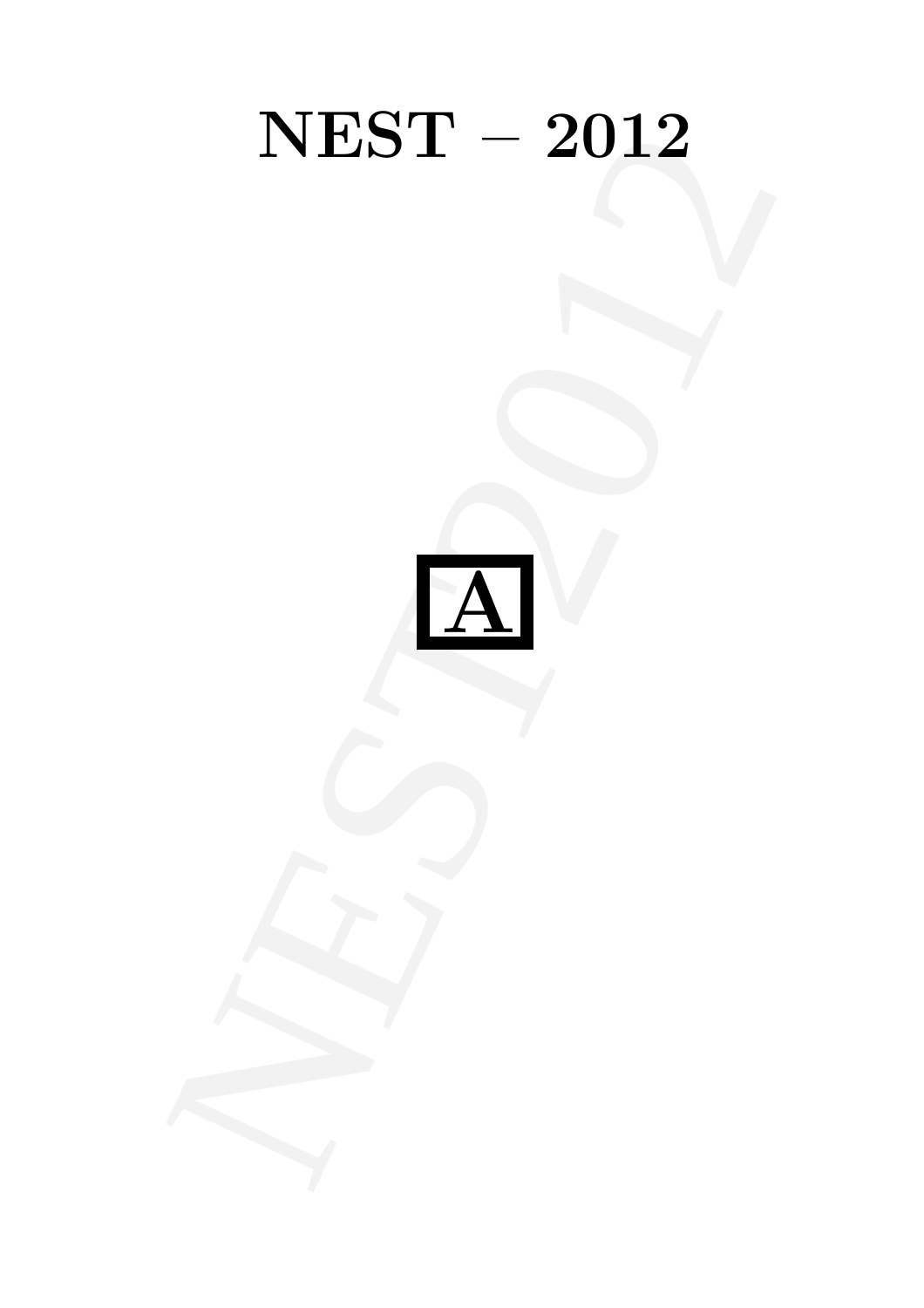# NATIONAL ENTRANCE SCREENING TEST (NEST – 2012)

### Total Marks: 200 and the contract of the contract of the contract of the contract of the contract of the contract of the contract of the contract of the contract of the contract of the contract of the contract of the contr

# General instructions

- 1. This question booklet contains five sections. Each section carries 50 marks.
- 2. First section is a general section and it is compulsory.
- 3. Section 2 to 5 are subject sections (biology, chemistry, maths and physics). Choose any three, that is, omit any one of the four subject sections.
- 4. Pocket calculators, cell phones, log tables etc. are NOT permitted in the examination hall.
- 5. Answers to the questions are to be marked in the supplied OMR sheet.
- Marks: 200<br>
Time: 3 hours<br>
Screened instructions<br>
This question booklet contains for services. Fact action corries 50 marks.<br>
Prince that is a general series of the four subject receives. The Southern principals<br>
Section 6. Please make sure that question booklet code (A or B) matches with OMR sheet code (A or B) respectively. In case of discrepancy please inform the invigilator immediately.
- 7. Rough work may be done on separate blank sheets provided.
- 8. Return the OMR sheet to the invigilator at the end of examination.
- 9. Read the instructions given at the beginning of each section carefully.

### Instructions for writing on OMR sheet

- 1. Read and follow the instructions given on OMR sheet.
- 2. Write your name, roll number and other required information with ball point pen in appropriate boxes provided. Sign your name with ball point pen in the box provided.
- 3. In the remaining part of OMR sheet, use HB pencil only (as instructed). Make sure the bubbles are filled properly (as indicated in OMR sheet).
- 4. As far as possible, fill in the answers only after you are sure that you do not need to change them. In case you have to change the answer after filling, erase the mark properly so that no black spot is left inside the bubble.
- 5. Ensure that you are filling the bubbles corresponding to correct sections and answers.
- 6. Your roll number (as given in the admit card) MUST BE ENTERED COR-RECTLY. If entered wrongly or not entered, the OMR sheet will be invalid and will not be graded.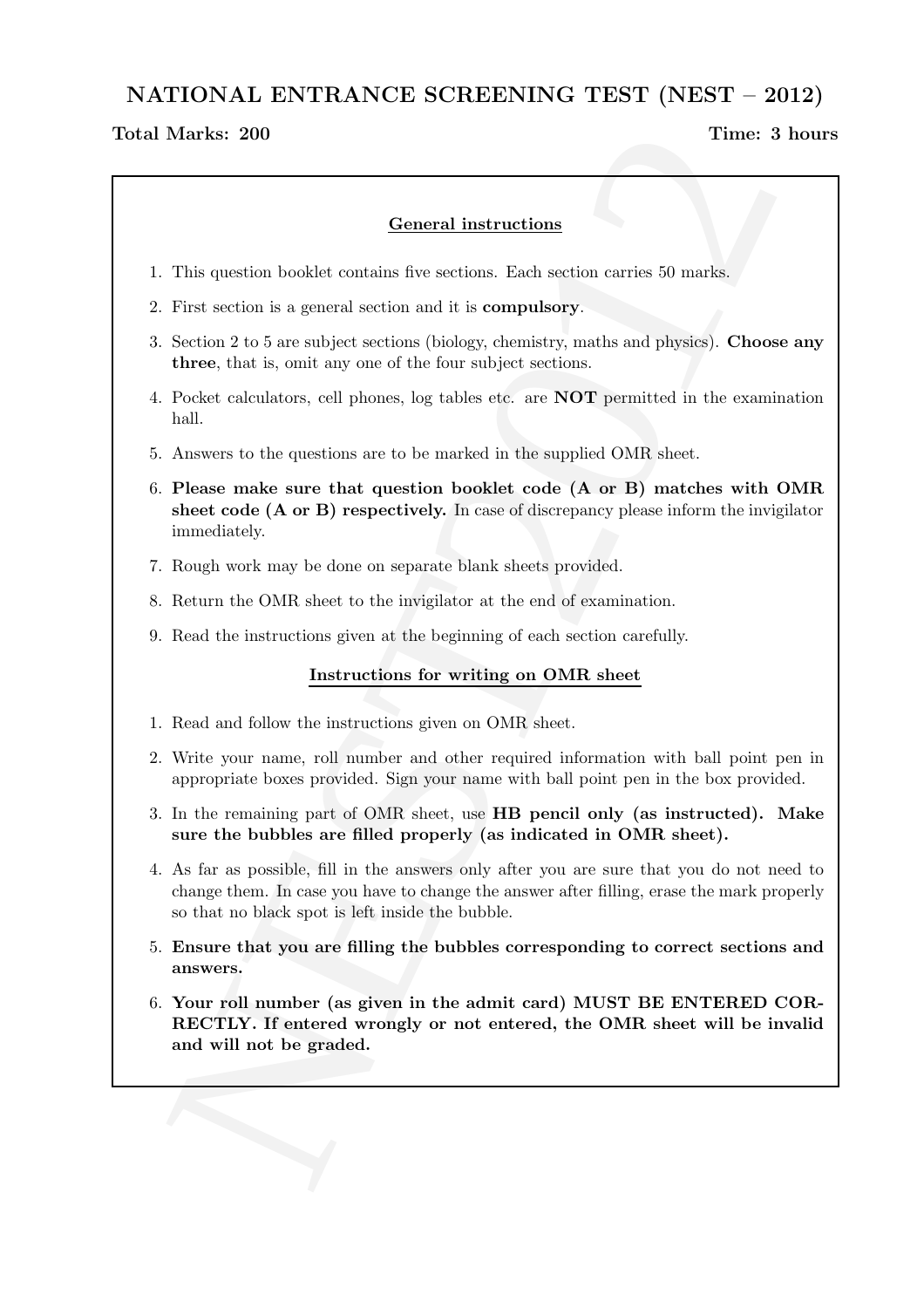# Section 1: GENERAL

# Marks for Section 1: 50

This section contains 19 questions.

For each question, only one of the four options is a correct answer. For questions, 1.1 to 1.12, a correct answer will earn 3 marks. For questions, 1.13 to 1.19, a correct answer will earn 2 marks. For this **GENERAL** section, a wrong answer or an unattempted question will earn  $\theta$  marks.

Read the following passage carefully and answer questions 1.1 to 1.3.

In mathematics and computer science, graph theory is the study of graphs, mathematical structures used to model pairwise relations between objects from a certain collection. A graph in this context is a collection of vertices or nodes and a collection of edges that connect pairs of vertices. An edge may be undirected, meaning that there is no distinction between the two vertices associated with it, or directed, in which it is directed from one vertex to another. The graph, in addition to vertices, may contain only undirected edges or only directed edges or a combination of both. The graphs studied in graph theory should not be confused with the graphs of functions or other kinds of graphs.

Section 1: GENERAL<br>
Section 1: SO<br>
Section 1: 50<br>
contains 19 anothes,<br>
settion, only one of the four contours is a correct account. For goostions, 1: to 1: 12, a<br>
settion, only one of the four contours is a correct accou Graphs can be used in modelling and treatment of many problems of practical interest in physical, biological and social systems. In computer science, graphs are used to represent networks of communication, data organization, computational devices, flow of computation, etc. In chemistry a graph makes a natural model for a molecule, where vertices represent atoms and edges represent bonds. This approach is especially used in computer processing of molecular structures. Likewise, graph theory is useful in conservation biology where a vertex can represent regions where certain species exist and the edges represent migration paths, or movement between the regions. This information is important when looking at breeding patterns or tracking the spread of diseases or how changes in the movement of one species can affect the other species.

- 1.1 Some situations from daily life are described below. Which one of them cannot be represented as a problem in graph theory?
	- (A) A salesman wants to represent annual sale of computers over last 10 years.
	- (B) An electrician wants to connect 10 computers in the school to the Internet.
	- (C) A Web-master wants to design a website with 10 web-pages linked to each other.
	- (D) A postman has to deliver letters to 10 households taking the shortest path.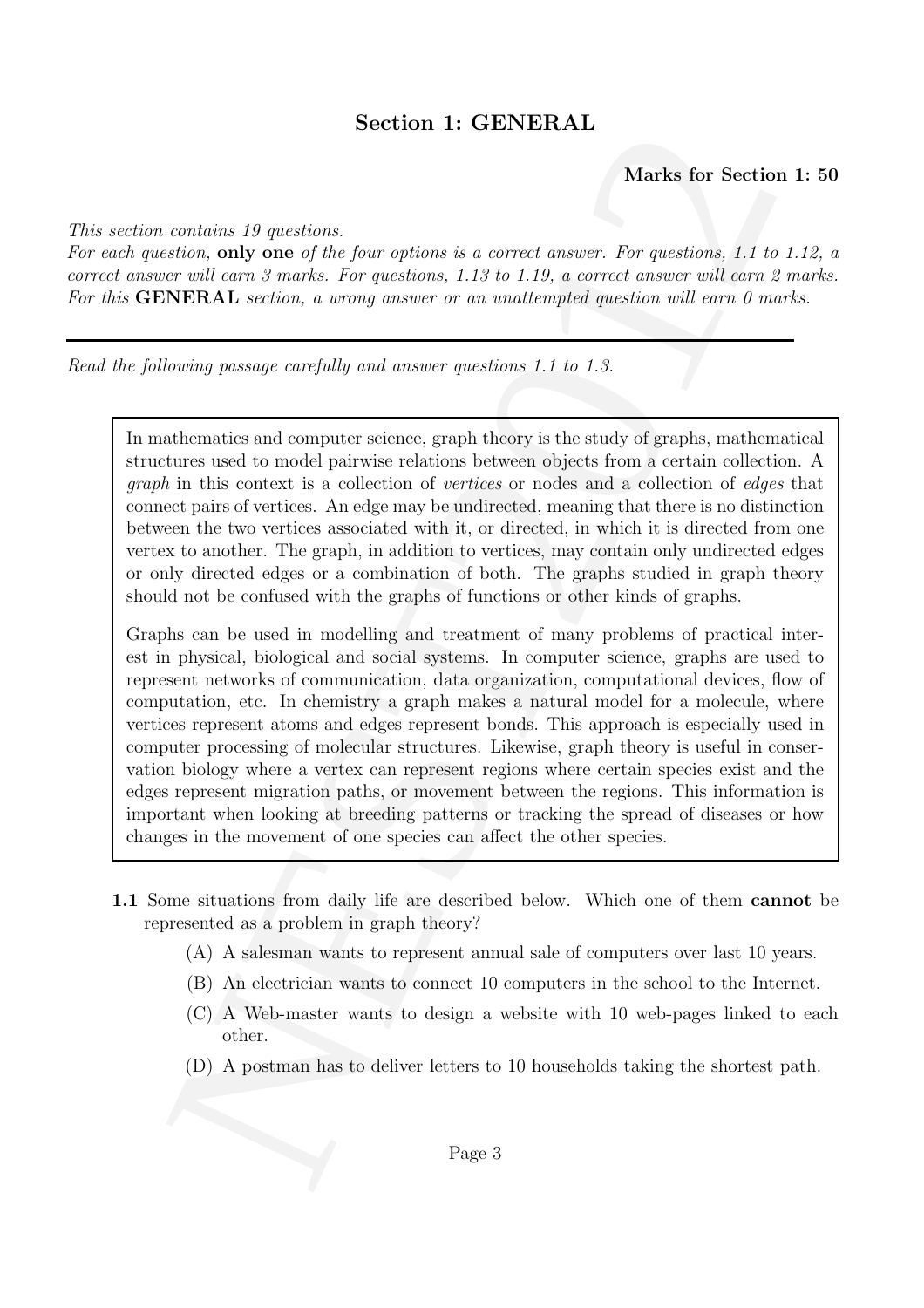**1.2** Three points  $P$ ,  $Q$  and  $R$  lie in the plane. Which of these is **not** a "graph"?

- (A) The triangle formed by P, Q and R.
- (B) A line segment between Q and R.
- $(C)$  A vector from P to Q.
- (D) A circle centred at P.

1.3 Among the following statements, the **false** statement is

- (A) In a study of interacting particles, mutual forces can be taken as edges.
- (B) In a study of a bus network, zonal boundaries can be taken as edges.
- (C) In the nervous system, sensory receptors can be taken as vertices.
- (D) In a study of government aid programme, aid recipients can be taken as vertices.

Read the following passage carefully and answer questions 1.4 to 1.6.

Silicon is a tetravalent metalloid, comprising about 28% of the earth's crust and is the eighth most common element in the universe by mass. However, it rarely occurs in the free form in nature. It is combined with oxygen and exists in various forms. Silicate minerals are the most common minerals on the earth, and include quartz, feldspar, mica, amphibole, etc. The silicates contain  $SiO<sub>4</sub><sup>4</sup>$  units.

Free powers F. Q and K as m the plane. When of these kinds a "grape" is (A) The risingle formed by P, Q and R.<br>
(B) A line segment between Q and R.<br>
(C) A line segment between Q and R.<br>
(C) A line segment between Q and R. Purification of silicon is of paramount importance and is achieved by multi step processes. In one such process, metallurgical grade silicon is produced by treating silica with coke at very high temperature (Equation 1). The product consists of about 98% silicon and about 1-2% of impurities in the form of metals and metal oxides. Further purification is done by converting silicon to trichlorosilane (Equation 2). The trichlorosilane is purified by distillation. Finally, pure silicon is obtained by reducing the trichlorosilane by hydrogen (Equation 3).

 $SiO_2 + 2C \rightarrow Si + 2CO$  (1)

- $Si + 3HCl \rightarrow SiCl_3H + H_2$  (2)
- $SiCl<sub>3</sub>H + H<sub>2</sub> \rightarrow Si + 3HCl$  (3)
- 1.4 In the first step (Equation 1), which of the following oxide impurity would also reduce to the corresponding metal?
	-
	- (C) Calcium oxide. (D) Sodium oxide.
	- (A) Iron oxide. (B) Aluminium oxide.
		-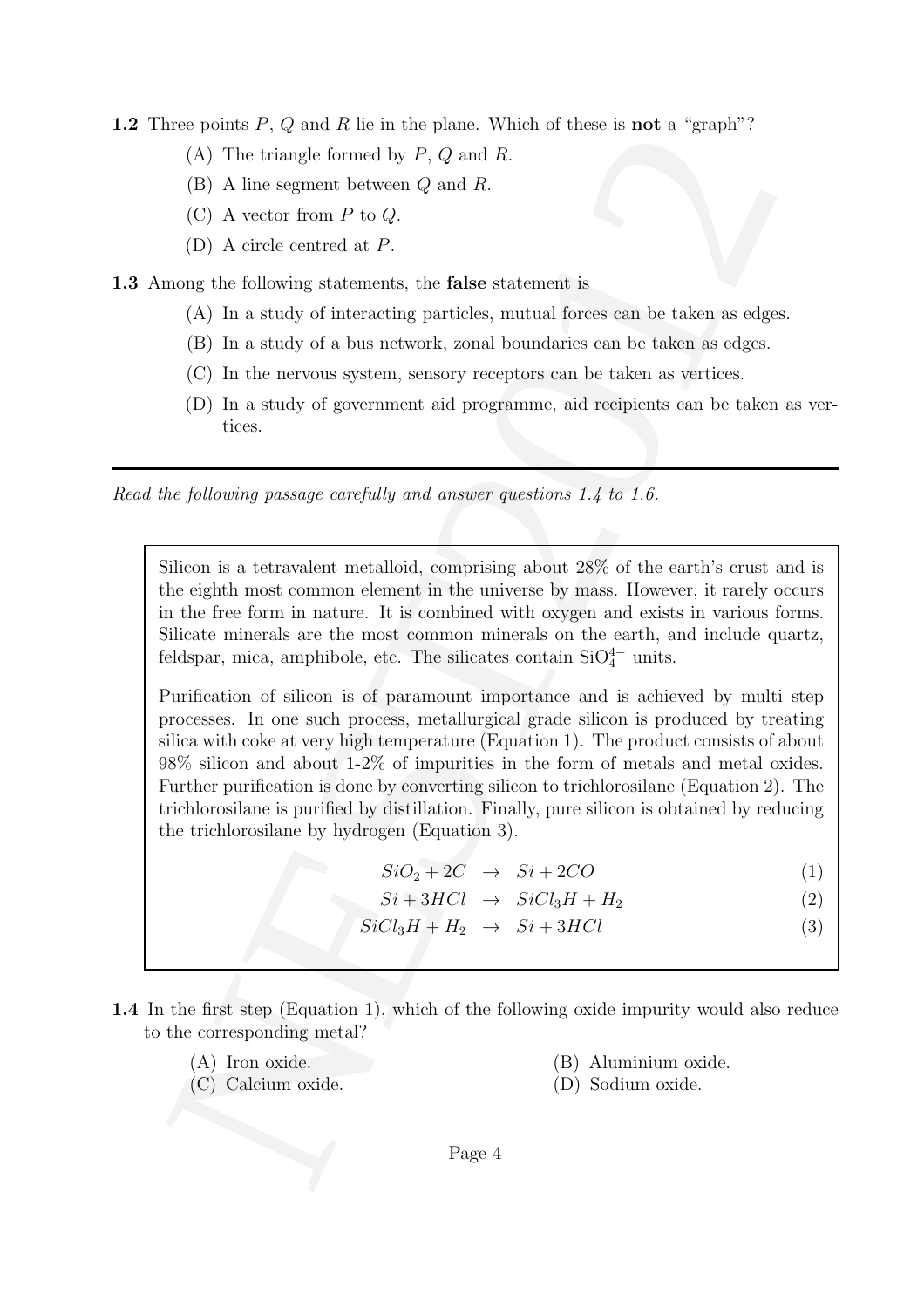1.5 The most likely geometry for a silicate unit is

- 
- (A) square planar. (B) square pyramidal.
- (C) tetrahedral. (D) octahedral.
- 
- 1.6 In step 2 (Equation 2), silicon is converted to trichlorosilane as the trichlorosilane
	- (A) can be oxidised easily.
	- (B) is further reduced by the hydrogen formed in the process.
	- (C) can be separated by dissolving in water.
	- (D) has a lower boiling point than that of the solid impurities.
- 1.7 In the graph below, the scale on x-axis shows consumption of electric energy per person per year and y-axis shows human development index (HDI) indicating average living conditions for the citizens. The data corresponds to the year 2003-2004. Choose the statement which is not consistent with the information presented in the graph.



- (A) USA's position is significantly away from the overall trend curve.
- (B) India's position on the graph indicates both low electric consumption as well as low HDI.
- (C) A cluster of countries that includes Germany roughly indicates optimal electric consumption for high HDI.
- (D) As per the overall trend, Saudi Arabia shows excess electric consumption in relation to its HDI.
- 1.8 Consider the polynomial,  $(x-a)m^2+(a+x)m-2x$ . One of the factors of this polynomial is

(A) 
$$
m+1
$$
. (B)  $m-1$ . (C)  $x-a$ . (D)  $x+a$ .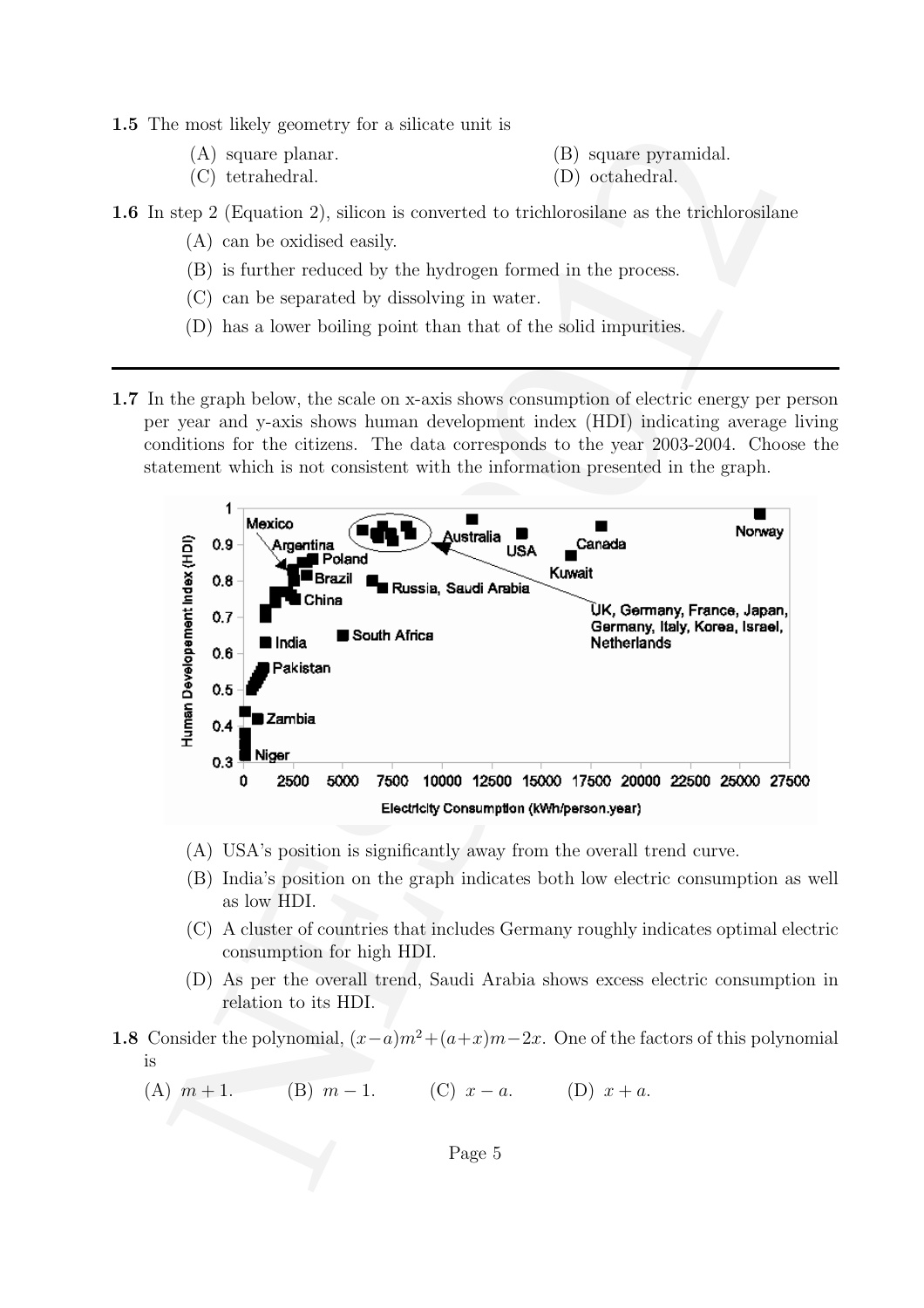- 1.9 Mr. A and Mrs. A have two daughters. Mr. A's paternal grandmother has a genetic disorder related to the X-chromosome, whereas Mrs A's family lineage has no history for the same disorder. The probability that at least one of the daughters of the couple will show the same disorder is
	- (A) 0.33. (B) 0.125. (C) 0.0625. (D) 0.
- 1.10 Following is the  $d_{xy}$  orbital diagram. The X and Y axes are shown, while Z-axis is directed perpendicular to the plane of the paper. Under which of the following operations would the orbital remain identical?



- (A) Rotation of 180◦ about Y axis.
- (B) Rotation of 180◦ about X axis.
- (C) Reflection in YZ plane.
- (D) Reflection in XY plane.

1.11 Which one of the following numbers is a perfect square?

- (A) 436928. (B) 452929. (C) 469232. (D) 478637.
- 1.12 Marks of 20 students in a class were written in descending order in a mark sheet. However, the marks of first 2 and last 2 students got erased due to a mistake. Which of the following will definitely remain unaffected?
	- (A) Mean. (B) Mode. (C) Median. (D) none of these.

For rest of the questions in this section, each correct answer will earn 2 marks.

1.13 Which of the following group of diseases is water-borne?

- (A) Jaundice, dysentery, cholera.
- (B) Cholera, malaria, filaria.
- (C) Jaundice, cholera, tetanus.
- (D) Malaria, diarrhea, tetanus.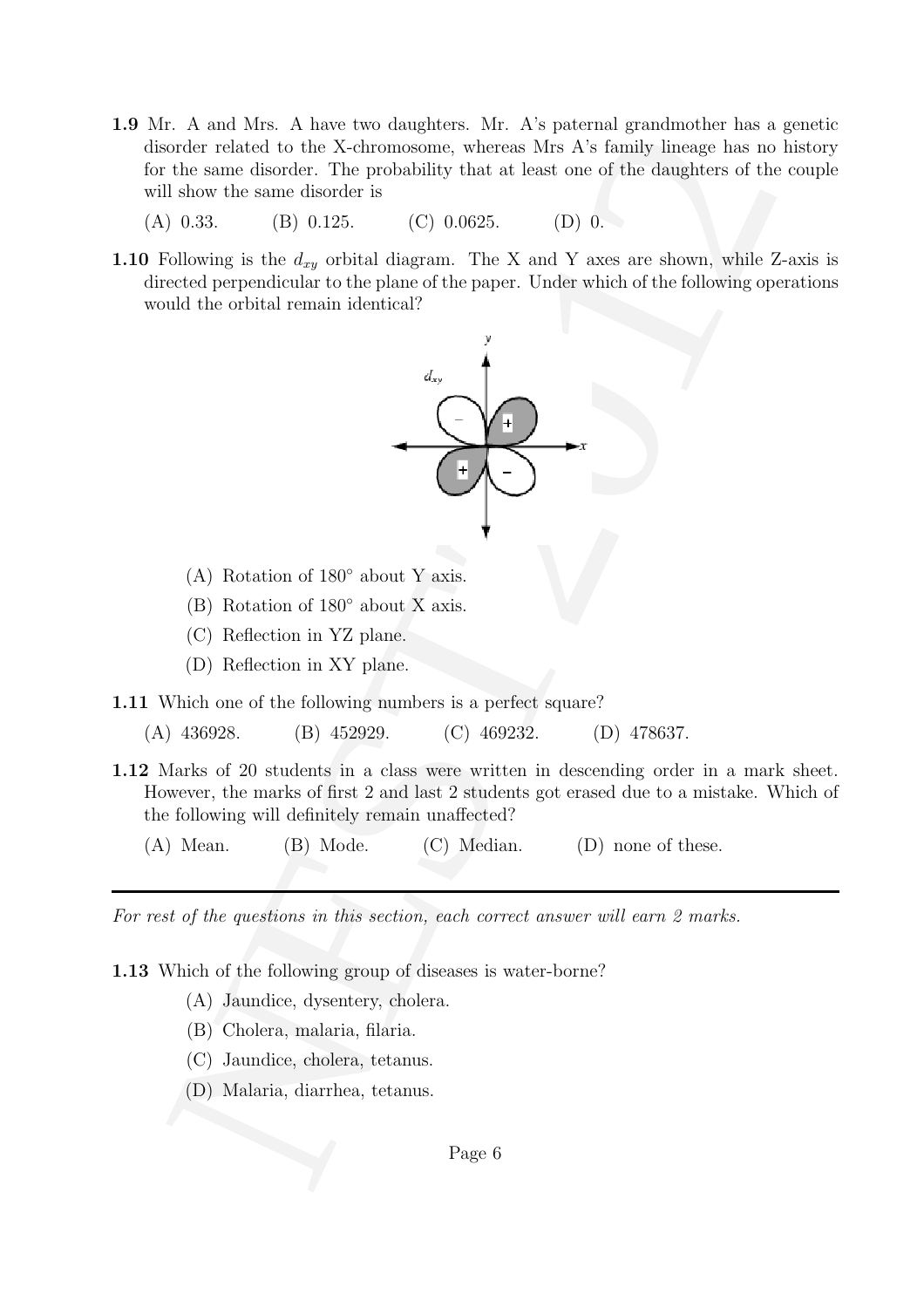- 1.14 The number of moles of solute present in 1 kg of a solvent is called its
	- (A) molality. (B) molarity. (C) normality. (D) formality.
- 1.15 The year 2011 was celebrated as the International Year of Chemistry and it marked the centenary of Nobel prize in Chemistry for
	- (A) Otto Hahn's discovery of fission of heavy elements.
	- (B) Marie Curie's discovery of Radium & Polonium.
	- (C) Dmitri Mendeleev's discovery of the periodic table.
	- (D) Svante August Arrhenius's electrolytic theory of dissociation.
- 1.16 Recent studies using DNA sequencing reveal that Homo sapiens originated in
	- (A) Middle East. (B) East Asia.
	- (C) Central Africa. (D) Indian subcontinent.
- 1.17 Recently, India has been declared free of Polio by the World Health Organisation. The causative organism for Polio is a
	- (A) bacterium. (B) virus. (C) protozoan. (D) parasitic worm.

1.18 In the context of computer networks, the acronym LAN stands for

- (A) Large Area Network. (B) Linked Area Network.
- (C) Local Area Network. (D) Limited Area Network.
	-
- The unitarity of solution profit present in Figs or as absent is establed to the space of solution of the space of the space of the contents of  $\alpha$  Churchington (B) barraity.<br>
The year 2011 was oclochrated as the Interna 1.19 India has a major Antarctic programme under which 30 scientific expeditions have been carried out. The research centre set up in Antarctica by India in 1989 and operating till today is named

(A) Dakshin Gangotri. (B) Rohini. (C) Maitri. (D) Megha.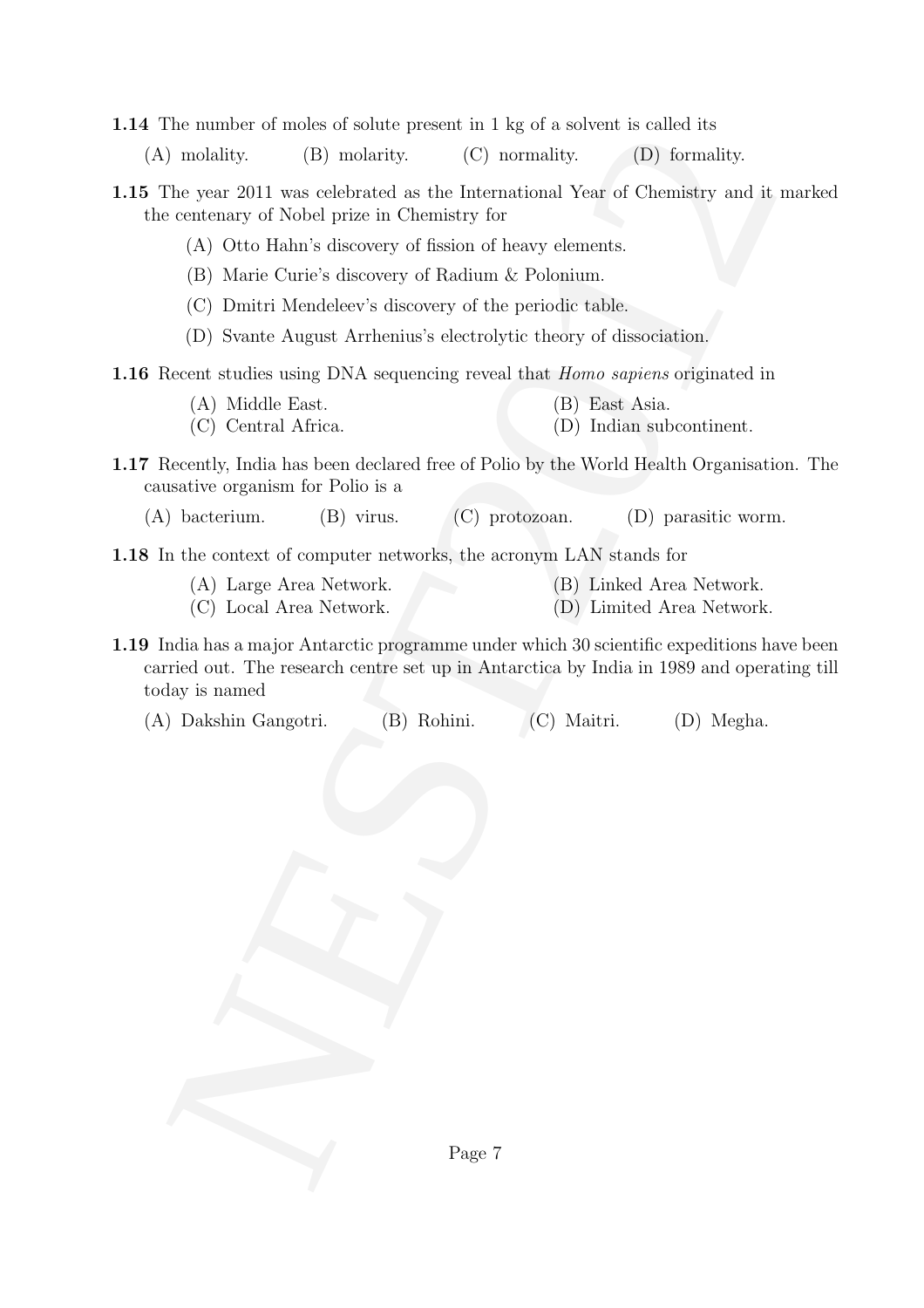# Section 2: BIOLOGY

Marks for Section 2: 50

This section contains 14 questions.

For questions 2.1 to 2.10 only one of the 4 options is correct. A correct answer will earn 3 marks, a wrong answer will earn  $(-1)$  mark, and an unattempted question will earn 0 marks.



2.2 Desert animals need to conserve water. Kidneys regulate the concentration of salt and water in blood through the formation and excretion of urine. A kidney is composed of approximately one million units called nephrons. The kidneys of desert animals have modified nephrons which help them survive long periods without water. Which one of these options would be the expected modification?

- (A) A very short collecting duct. (B) A very long loop of Henle.
- 
- 
- (C) A very short distal tubule. (D) A very large Bowman's capsule.
- 2.3 In an *in vitro* transcription experiment, the transcript and both the strands of DNA were separated and analyzed for their base composition. The result obtained is shown in the following table. Determine which DNA strand is serving as the template for mRNA synthesis.

|                          |     |      | T <sub>1</sub> | $\Gamma$ | $\mathbf{L}$ |
|--------------------------|-----|------|----------------|----------|--------------|
| DNA Strand $1 \mid 23.8$ |     | -30  | 26             |          |              |
| DNA Strand 2             | -20 | 26.2 | 30             | 24.1     |              |
| mRNA                     |     | 29.6 |                |          | 25.8         |

 $(A)$  Strand 1.  $(B)$  Strand 2.

(C) Both strands 1 and 2. (D) Neither strand 1 nor 2.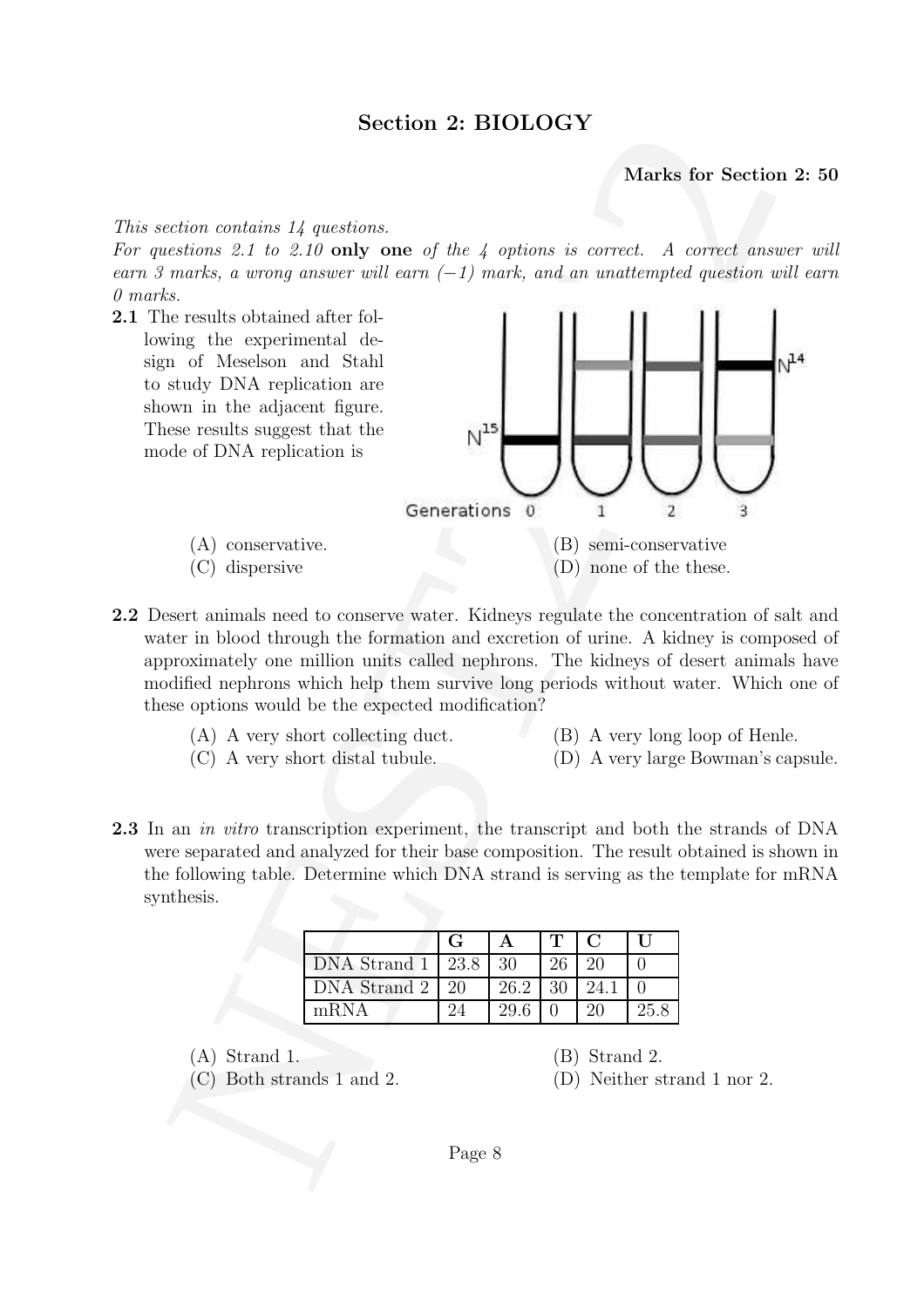- 2.4 Telomeres are nucleotide sequences at the ends of DNA molecules of eukaryotic cells. Since linear chromosomal DNA gets shortened naturally after each round of replication, telomeres protect the genes near the ends of DNA from being eroded. An enzyme, telomerase, catalyses the lengthening of telomeres. In which of the following cells do you expect the activity of telomerase to be the highest?
	- (A) Differentiated cells. (B) Stem cells.
		-
	- (C) Actively respiring cells. (D) Aging cells.
- 
- 2.5 The graph below depicts serum antibody levels in a child after vaccination. Which antibody types do the curves A and B represent, respectively?



- 2.6 Insectivorous plants have evolved an ability to capture and digest insects in addition to their ability to photosynthesize. Which of the following nutritional requirements is most likely being partially met by this "carnivorous" ability of plants?
	- (A) Carbon. (B) Oxygen. (C) Nitrogen. (D) Hydrogen.
- 2.7 The phenomenon of "linked genes" contradicts which of the following fundamental principles of genetics?
	- (A) Law of segregation.
	- (B) Principle of dominance and recessivity.
	- (C) Principle of independent assortment.
	- (D) Incomplete dominance.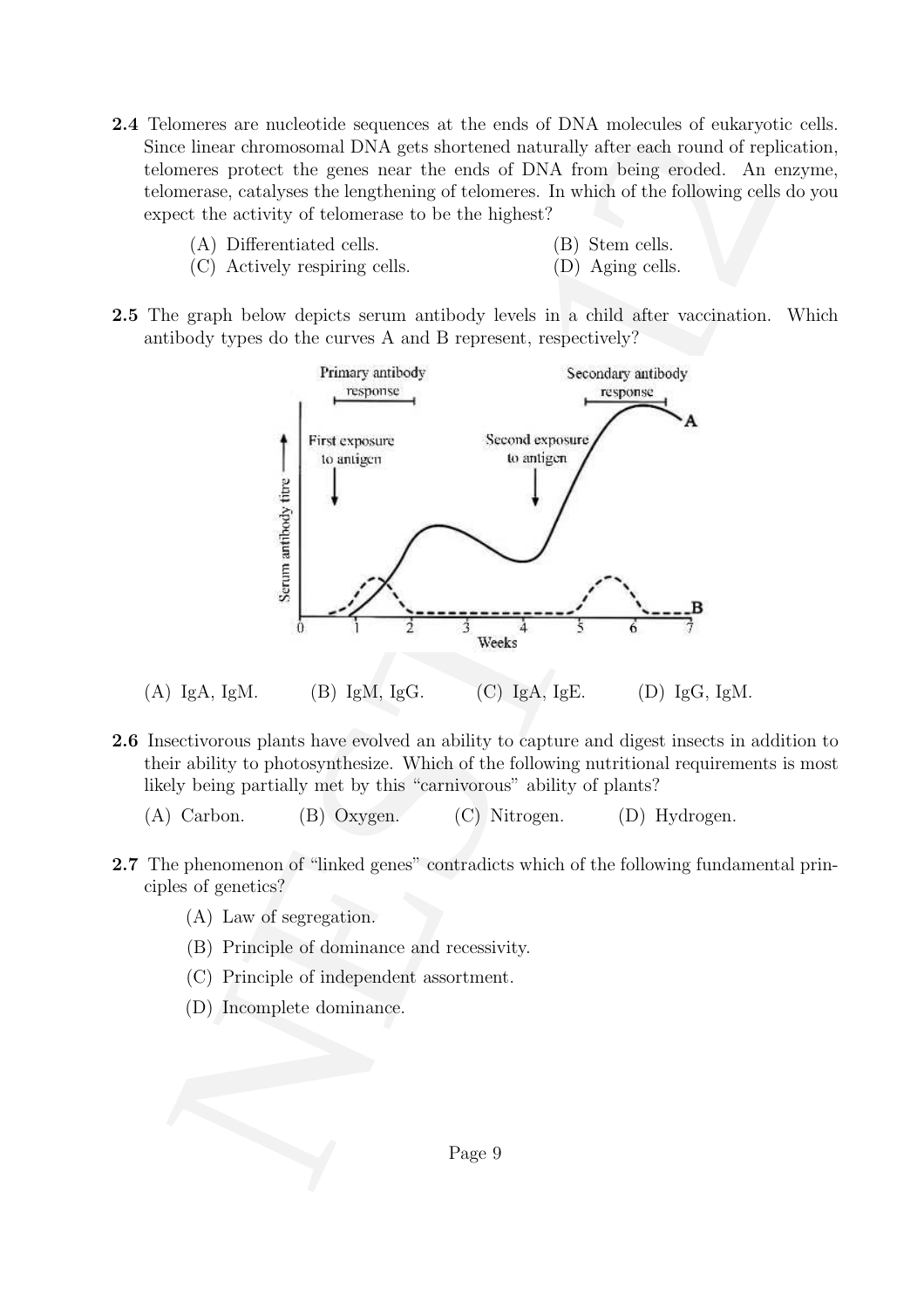- 2.8 The endosymbiotic theory of evolution is based on a phenomenon in which one organism engulfs another but does not digest it. Both organisms continue to live together in an arrangement that is mutually beneficial. It is considered to be one of the key evolutionary events that led to the development of higher eukaryotic organisms including plants and animals. The organelles of a eukaryotic cell that are believed to have originated through (such) early endosymbiotic events are
	- (A) Golgi bodies and chloroplasts.
	- (B) chloroplasts and endoplasmic reticulum.
	- (C) mitochondria and chloroplasts.
	- (D) mitochondria and lysosomes.
- 2.9 Below is a generalized representation of the process of anaerobic cellular respiration. Which molecules represent X, Y, Z, respectively?



- 2.10 Flowering plants can reproduce either sexually (through fusion of haploid gametes that are produced following meiotic divisions in reproductive organs) or asexually (from diploid vegetative organs). The following statements represent a mix of correct and incorrect general features of both these modes of reproduction.
	- 1. In sexual reproduction, progeny are genetically different from each other.
	- 2. In asexual mode of reproduction, progeny are genetically identical to each other but different from the parent.
	- 3. Development of greater adaptive ability is possible in case of progeny derived by sexual reproduction.
	- 4. A minor change in the habitat may adversely affect all offspring derived by asexual reproduction.
	- 5. A bisexual plant grown in isolation is incapable of sexual reproduction.

Which of the following combinations of the above statements correctly represents general features of both sexual and asexual reproduction of plants?

(A) 1, 3 and 4. (B) 1, 2 and 5. (C) 1, 4 and 5. (D) 1, 2 and 3.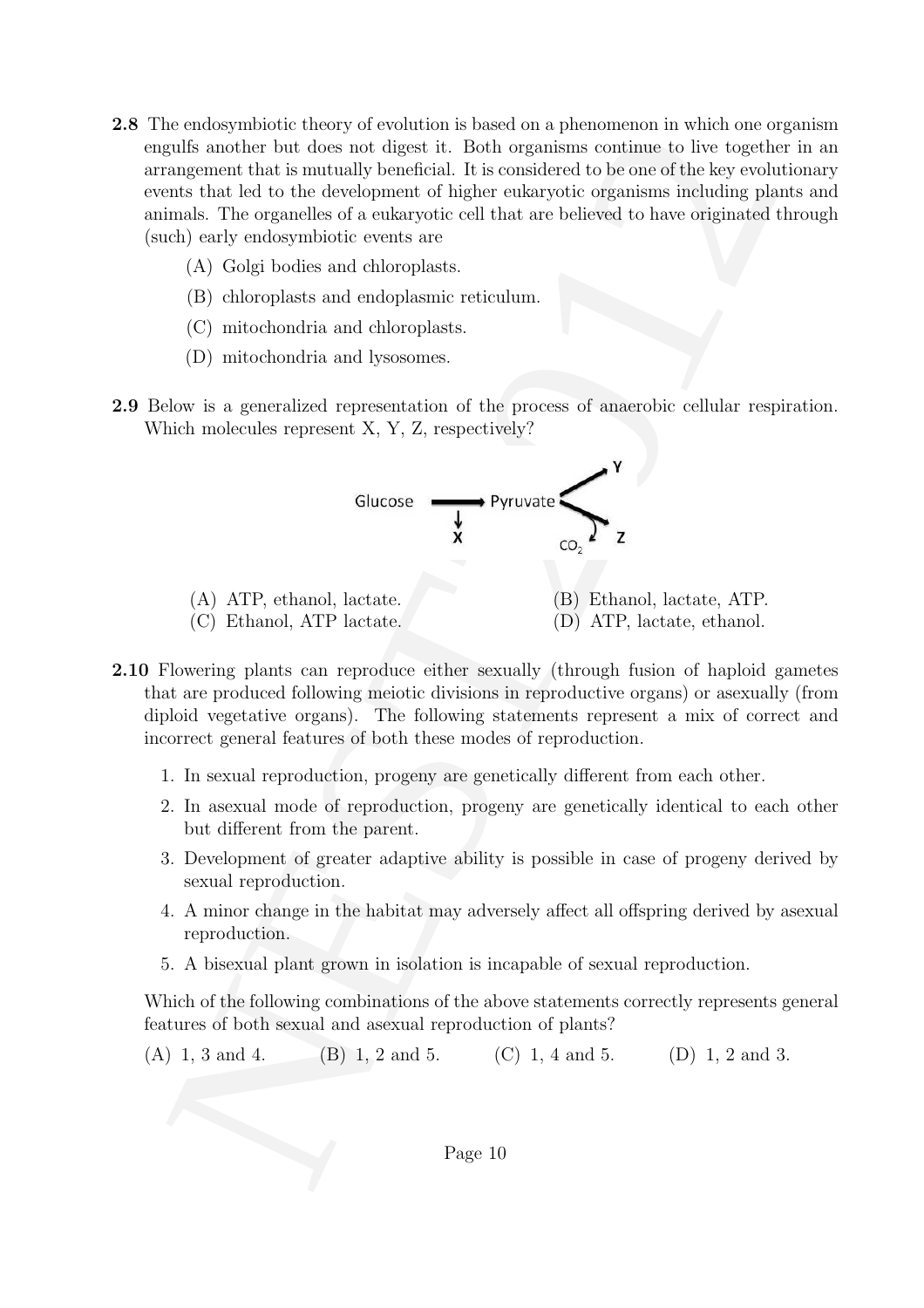For questions 2.11 to 2.14 one or more than one of the 4 options may be correct. Your answer is regarded correct only if you choose all the correct option(s) and no incorrect option(s). A correct answer will earn 5 marks, a wrong answer or an unattempted question will earn 0 marks.

- 2.11 An operon comprises of regulatory DNA sequences such as activator and repressor binding sites near the promoter and controls the transcription of structural genes as a single mRNA. Lac operon is a classical example of gene regulation related to the primary utilization of carbon source for energy in the gut bacterium, Escherichia coli. The transcription of structural genes is governed by availability of different concentration of glucose and/or lactose in the medium. Which of the following statements related to the Lac operon is/are true.
	- (A) Repressor binds to the RNA polymerase.
	- (B) cAMP level will be low in the absence of glucose.
	- (C) Lac operon works on the principle of negative regulation.
	- (D) If glucose is absent and lactose is present, high levels of lac mRNA will be synthesized.
- setions 2.17 to 2.17 one or more than one of the  $l$  options any is correct. Your is regulated correct top if the correct options of the correct options (Syrigon) and infroduces of the correct options) and incorrect optio 2.12 E. coli is a bacterium that is routinely used in cloning experiments and can be grown on artificially synthesized media in the laboratory. One of the strains of this bacterium, XL-1 Blue, is naturally resistant to the antibiotic, tetracycline. A genetic transformation experiment was performed to introduce a plasmid that encodes an ampicillin resistance gene into this strain. Following transformation, an equal number of cells were grown independently on two types of growth media - (A) growth medium with tetracycline alone and (B) growth medium with tetracycline and ampicillin. The number of colonies that grew on medium A was much higher than that obtained on medium B. Which of the following statement(s) explain the above observation?
	- (A) The transformation efficiency of cells is lower than their viability.
	- (B) Untransformed cells also grew on growth medium "A".
	- (C) Tetracycline was inhibitory to the growth of bacterial cells.
	- (D) Ampicillin did not allow transformed cells to grow on growth medium "B".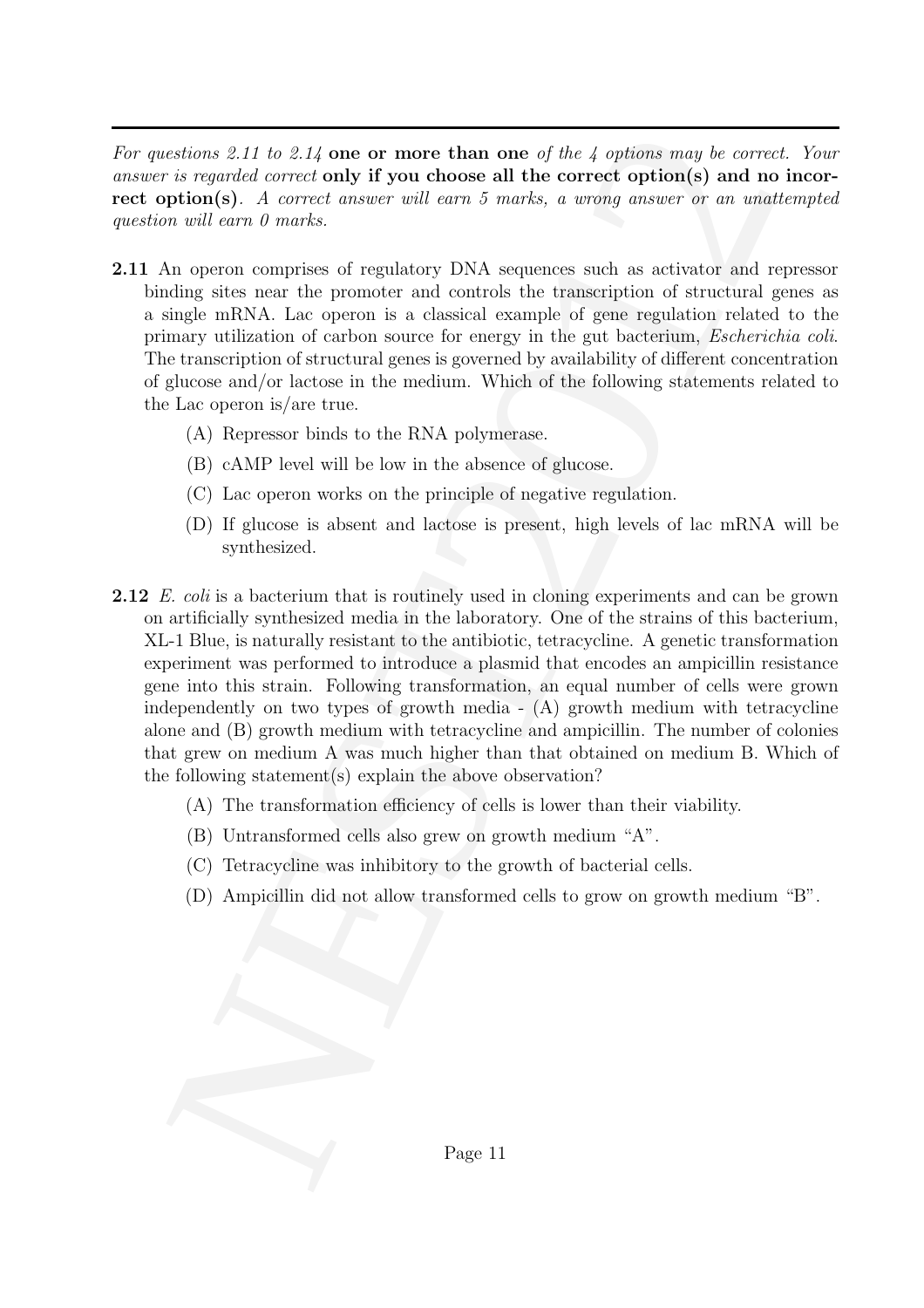2.13 Birth records of 4 babies were mixed up in a hospital. The ABO blood groups of the four babies were known to be A, B, AB and O. To determine their respective parents, blood groups of all parents, except the father of baby III were tested. Choose the correct statements:

|             |        | <b>Blood Type</b> |
|-------------|--------|-------------------|
| Parents I   | father | ΑB                |
|             | mother |                   |
| Parents II  | father |                   |
|             | mother |                   |
| Parents III | father | Unknown           |
|             | mother | А                 |
| Parents IV  | father |                   |
|             | mother |                   |

- (A) The blood group of the Father III could be A and baby III is A.
- (B) The blood group of Father III could be B and baby III is AB.
- (C) The blood group of Father III could be either AB or B.
- (D) The blood group of Father II could be O and baby III A.
- 2.1 where the state is the state of the state of the state of the state of the state of the state of the state of the state of the state of the state of the state of the state of the state of the state of the state of the 2.14 Presynaptic neurons generate nerve impulses (action potentials) which are transmitted to the postsynaptic neuron via synapses (junctions). Presynaptic neurons release neurotransmitters in the synapse which bind to the specific receptors on the postsynaptic neuron. A diagrammatic figure showing connectivity of neurons in a neural circuit is given below. The dendrites and cell body of a postsynaptic neuron (A) receive synaptic contacts from 5 different presynaptic neurons (1, 2, 3, 4, and 5). The presynaptic neurons 1 and 5 release an excitatory neurotransmitter, acetylcholine (Ach) to act on the postsynaptic neuron A, whereas presynaptic neurons 2, 3 and 4 release an inhibitory neurotransmitter,  $\gamma$ -amino butyric acid (GABA) to act on 'A'. The ability of the postsynaptic neuron to



generate the action potential depends upon the relative contribution from the excitatory and inhibitory neurotransmitters. Choose the correct answer(s) from the options given below.

- (A) Neuron A will generate an action potential if only neurons 1 and 5 release Ach on it.
- (B) Neuron A will generate an action potential if neuron 1 releases Ach and at the same time neurons 2, 3, and 4 release GABA on it.
- (C) Neuron A will not generate an action potential but instead gets inhibited if neuron 1 releases Ach and at the same time neurons 2, 3, and 4 release GABA on it.
- (D) All of the above.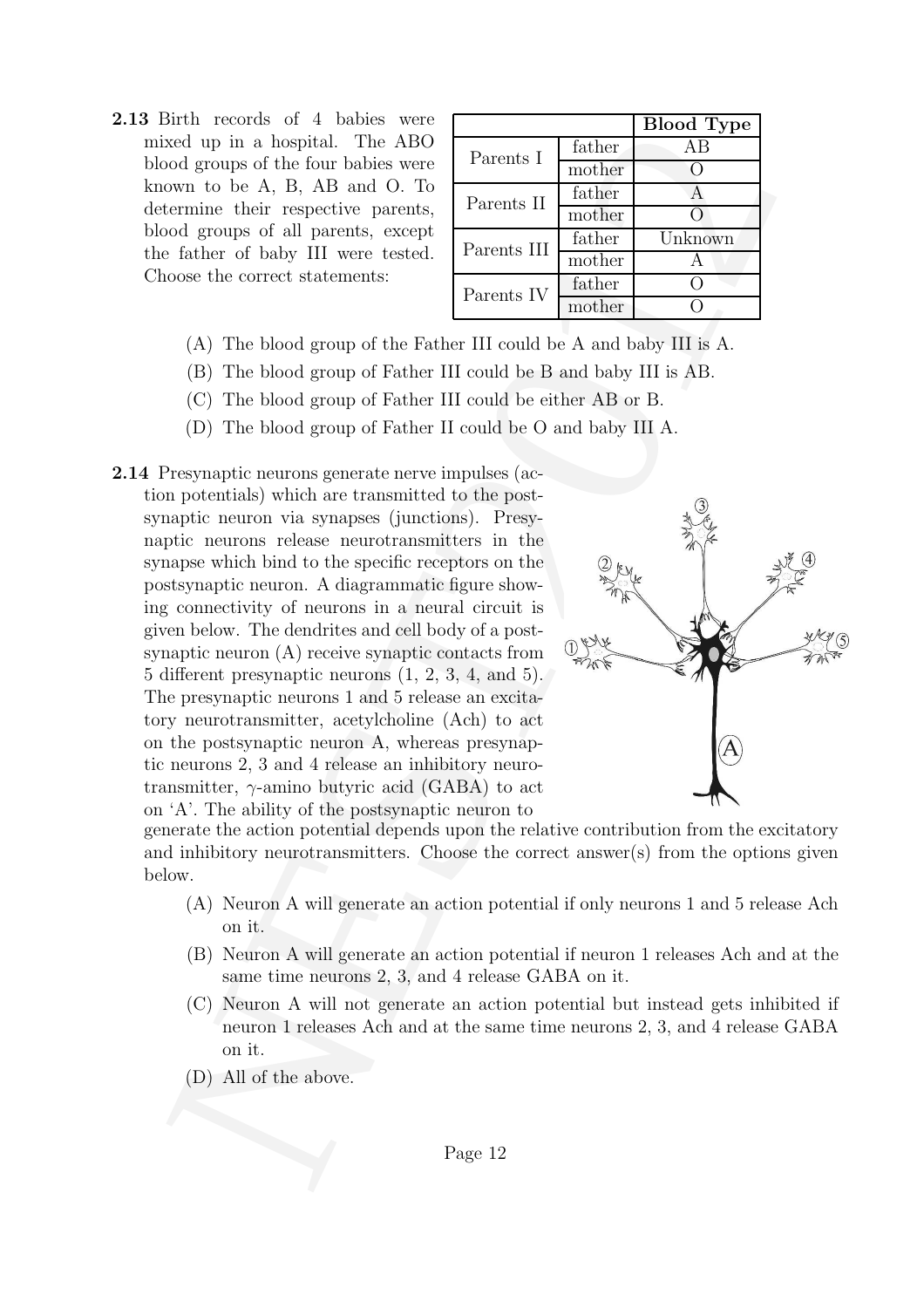# Section 3: CHEMISTRY

Marks for Section 3: 50

This section contains 14 questions.

For questions 3.1 to 3.10 only one of the 4 options is correct. A correct answer will earn 3 marks, a wrong answer will earn  $(-1)$  mark, and an unattempted question will earn 0 marks.

3.1 The correct order of acidity of the following compounds is

- (A)  $\text{HOC1} < \text{HClO}_2 < \text{HClO}_4 \approx \text{HIO}_4$
- (B)  $\text{HOC1} < \text{HClO}_2 < \text{HIO}_4 < \text{HClO}_4$
- (C)  $HIO_4 \approx HClO_4 < HClO_2 < HOCl$
- (D)  $HOCI < HClO<sub>2</sub> < HClO<sub>4</sub> < HIO<sub>4</sub>$
- **3.2** The probability distribution for the speed  $(v)$  of molecules for an ideal gas at temperature  $T$ , is given by

$$
f(v) = 4\pi v^2 \left(\frac{m}{2\pi k_B T}\right)^{3/2} \exp\left(-\frac{mv^2}{2k_B T}\right)
$$

where m is the mass of a molecule and  $k_B$  is the Boltzmann constant. Among the following, the correct statement is

- (A) The most probable velocity is proportional to  $T^{3/2}$ .
- (B) For two different gases A and B, the average velocity of the molecules of A is same as that of B, at a given temperature.
- (C) For two different gases A and B, the average kinetic energy of the molecules of A is same as that of B, at a given temperature.
- (D) The most probable velocity is higher than the average velocity.
- **SECTION 3:** CFIENTISTIKY<br>
Marks for Section 3: 50<br>
stations and if  $y$  axistions.<br>
Stations 3.1 to 3.10 only one of the 4 options is everted. A corred case<br>or soliton 3.1 to 3.10 only one of the 4 options is everted. A c 3.3 For the complete electrolysis of 1 mole of water using a voltage of 100V across two electrodes, the minimum amount of electrical energy (in Joule) to be spent is (F is the Faraday constant)
	- (A) 200F (B) 100F (C) F/50 (D) F/100
- **3.4** The relative stabilities of  $N_2$ ,  $N_2^+$ , and  $N_2^-$  are

(A)  $N_2 > N_2^+ \approx N_2^-$ 2 (B)  $N_2 \approx N_2^+ > N_2^-$ 2 (C)  $N_2 < N_2^+ \approx N_2^-$ 2 (D)  $N_2 \approx N_2^+ < N_2^-$ 2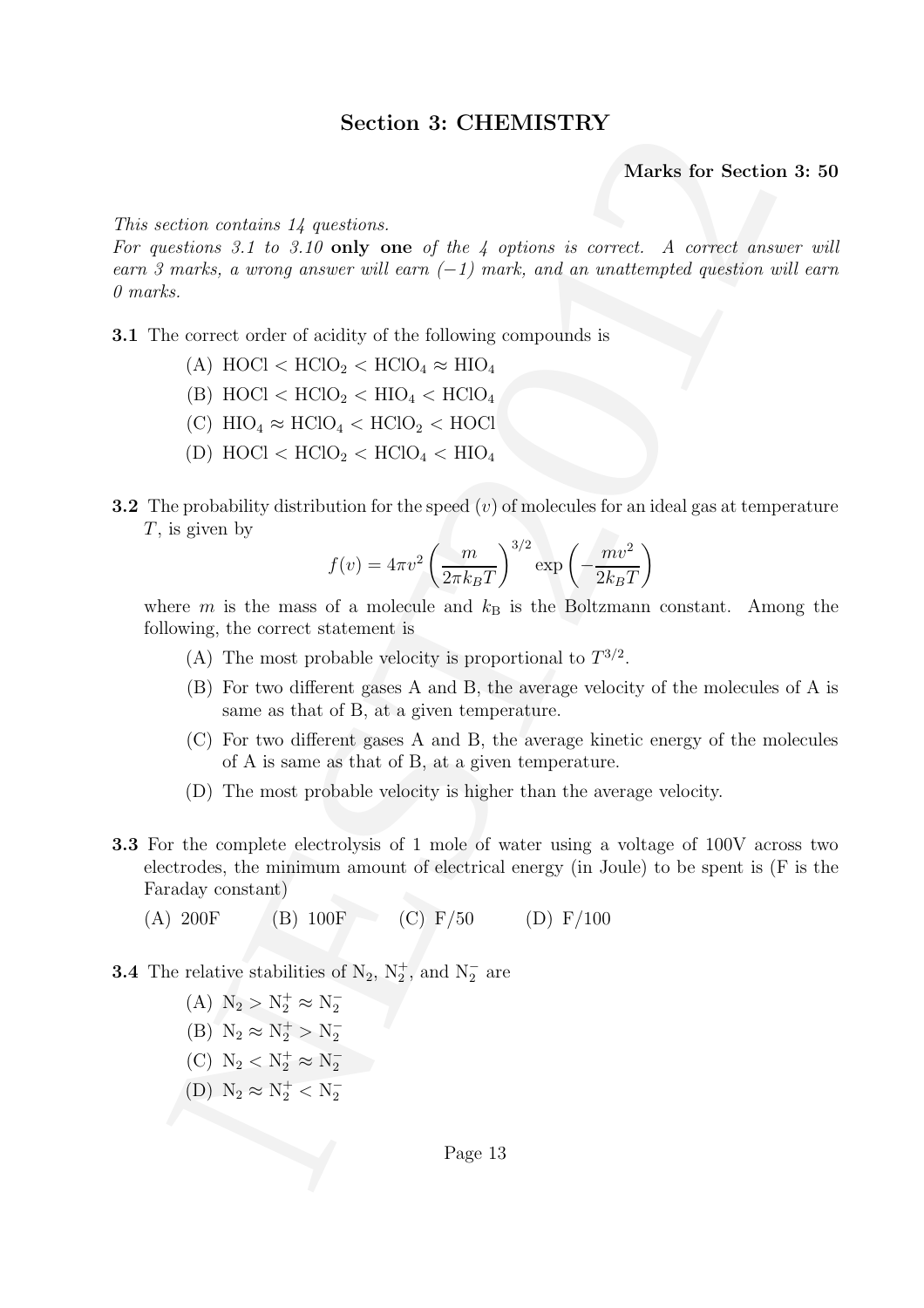- 3.5 Which of the following pentachlorides does not exist?
	- (A)  $PCl_5$  (B)  $SbCl_5$  (C)  $AsCl_5$  (D)  $BiCl_5$
- 3.6 The number and type of interstices present in a cubic closed-pack structure of N atoms are
	- (A) N, tetrahedral. (B) 2N, tetrahedral.  $(C)$  2N, octahedral.  $(D)$  4N, tetrahedral.
- 3.7 A mixture of two isomeric pentoses on reaction with hydroxylamine gives 5 millimoles of a mixture of oximes. The same mixture of pentoses on treatment with bromine water produces a mixture with one of the pentoses unchanged (0.45g). The other product reacts with  $\text{NaHCO}_3$ . The mixture of the pentoses consists of
	- (A) 0.45g aldose and 0.45g ketose.
	- (B) 0.3g aldose and 0.45g ketose.
	- (C) 0.45g ketose and 0.40g aldose.
	- (D) 0.45g aldose and 0.25g ketose.
- 3.8 The IUPAC name of the following compound is



- (A) 4-vinyl-2-pentyne. (B) 4-methylhex-2-yn-5-ene.
	-
- (C) 3-methylhex-4-yn-1-ene. (D) 3-methylhex-1-en-4-yne.
- 
- 3.9 Consider the four compounds (a) (d)



Each of them is subjected to the treatment of the following sequence of reagents: (i) Mg, ether (ii)  $CO_2$  (iii)  $H^+$ ,  $H_2O$  (iv) hot  $KMnO_4$ . The two compounds that give the same product are

 $(A)$  a and b.  $(B)$  b and c.  $(C)$  c and d.  $(D)$  a and d.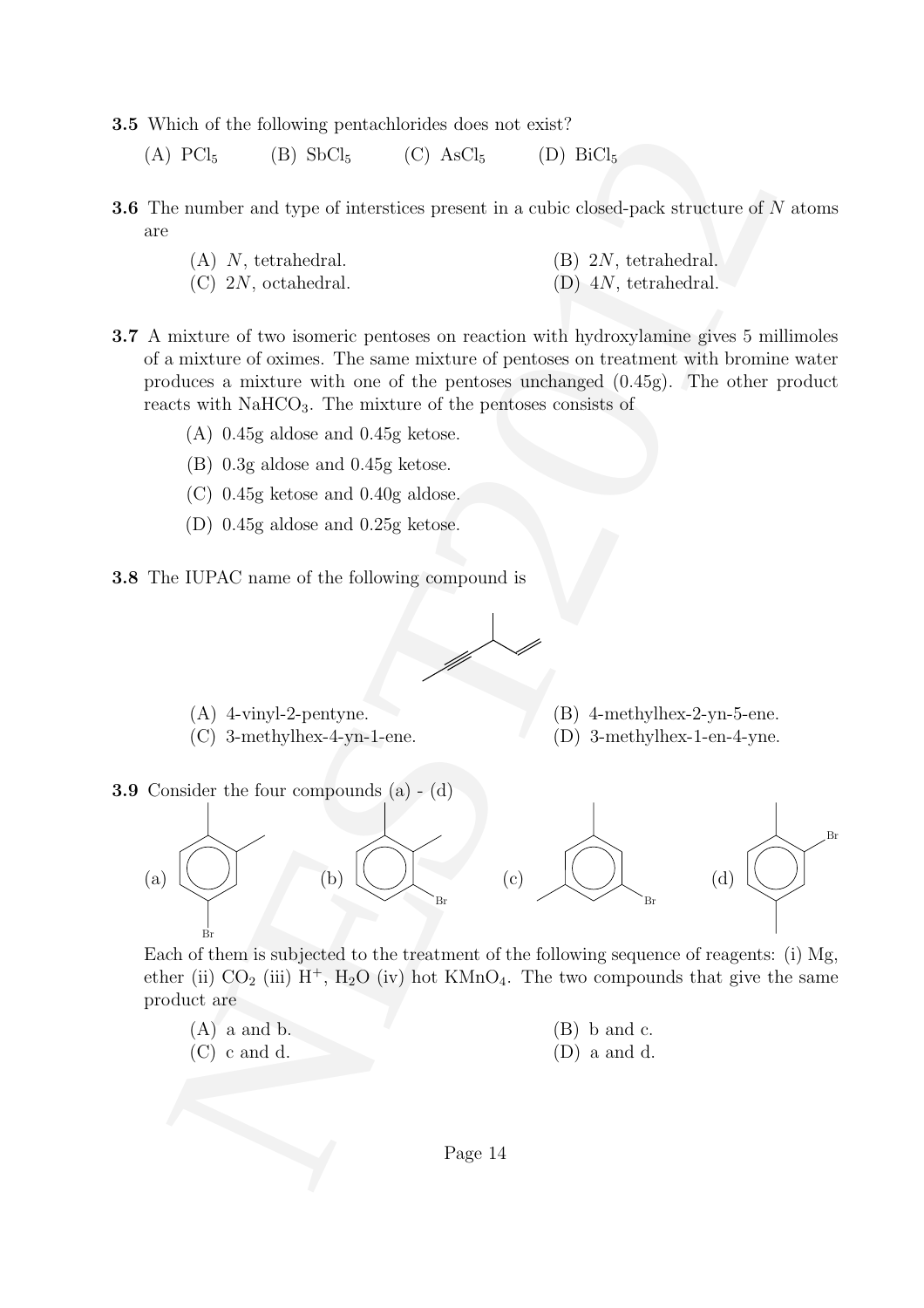3.10 The structure of the most predominant species present in the aqueous solution of serine (a natural amino acid) at pH 1 is



For questions 3.11 to 3.14 one or more than one of the 4 options may be correct. Your answer is regarded correct only if you choose all the correct option(s) and no incorrect option(s). A correct answer will earn 5 marks, a wrong answer or an unattempted question will earn 0 marks.

3.11 Naphthalene (X) is an aromatic compound and is the largest single component of coal tar.



To prove the structure of naphthalene, Graebe (1869) carried out oxidation studies on it. X on oxidation gives phthalic acid (Y). X can be shown as a resonance hybrid of three principal structures (assumed to be equally contributing). Given the bond lengths (Å):  $C_{sp^3}-C_{sp^3} = 1.54$ ;  $C_{sp^3}-C_{sp^2} = 1.50$ ;  $C_{sp^2}-C_{sp^2} = 1.48$ ;  $C_{sp^2}=C_{sp^2} = 1.34$ , choose the correct statement(s) from the following.

- (A) There are ten isomers of dichloronaphthalene.
- (B) 2-Nitronaphthalene on oxidation gives nitrophthalic acid, while 2-aminonaphthalene gives phthalic acid.
- (C) The 1,2-bond in naphthalene has a bond length of 1.39 Å.
- (D) Complete reduction of naphthalene gives decalin  $(C_{10}H_{18})$ . There are two isomeric decalins.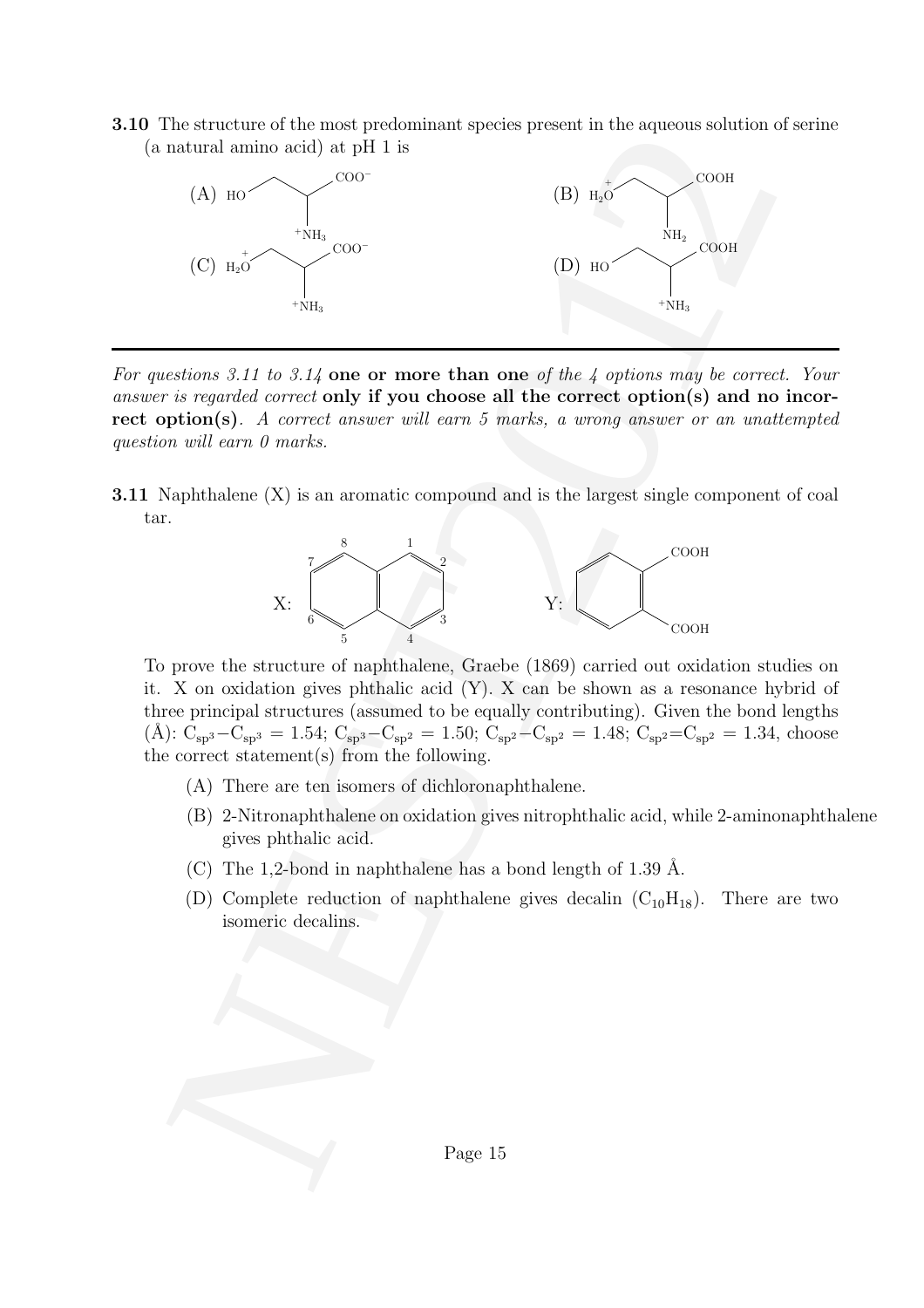- **3.12** A reaction  $A + B \rightarrow C$ , follows first order kinetics with respect to each reactant, with an overall rate constant,  $k = 2.0 \times 10^{-3} \text{ M}^{-1} \text{ s}^{-1}$ . The initial concentrations of A and B are 0.10M and 6.93M, respectively. Given  $ln2 = 0.693$ , choose the correct statement(s).
	- (A) The concentration of A remaining after 100 seconds is approximately 2.5  $\times$  $10^{-2}$ M.
	- (B) The concentration of B remaining after 100 seconds is approximately 1.73M.
	- (C) The half-life for A is about 50 seconds.
	- (D) The half-life for B is about 50 seconds.
- 3.13 Boron is a fairly rare element. However, it has many important applications. It is a nonmetal and has a very high melting point of 2180 ◦C. It is extracted from borax and it forms a large number of electron deficient compounds. Choose the correct statement(s).
	- (A) Boron can form  $BF_6^{3-}$  ion.
	- (B)  $B_2O_3$  is a basic oxide.
	- (C) Amorphous boron may be obtained by the reduction of  $B_2O_3$  at high temperature using sodium or magnesium.
	- (D) Crystalline boron may be obtained by thermal decomposition of diborane  $(B_2H_6).$
- 3.14 The energy profiles for the two possible mechanisms of the following reaction,



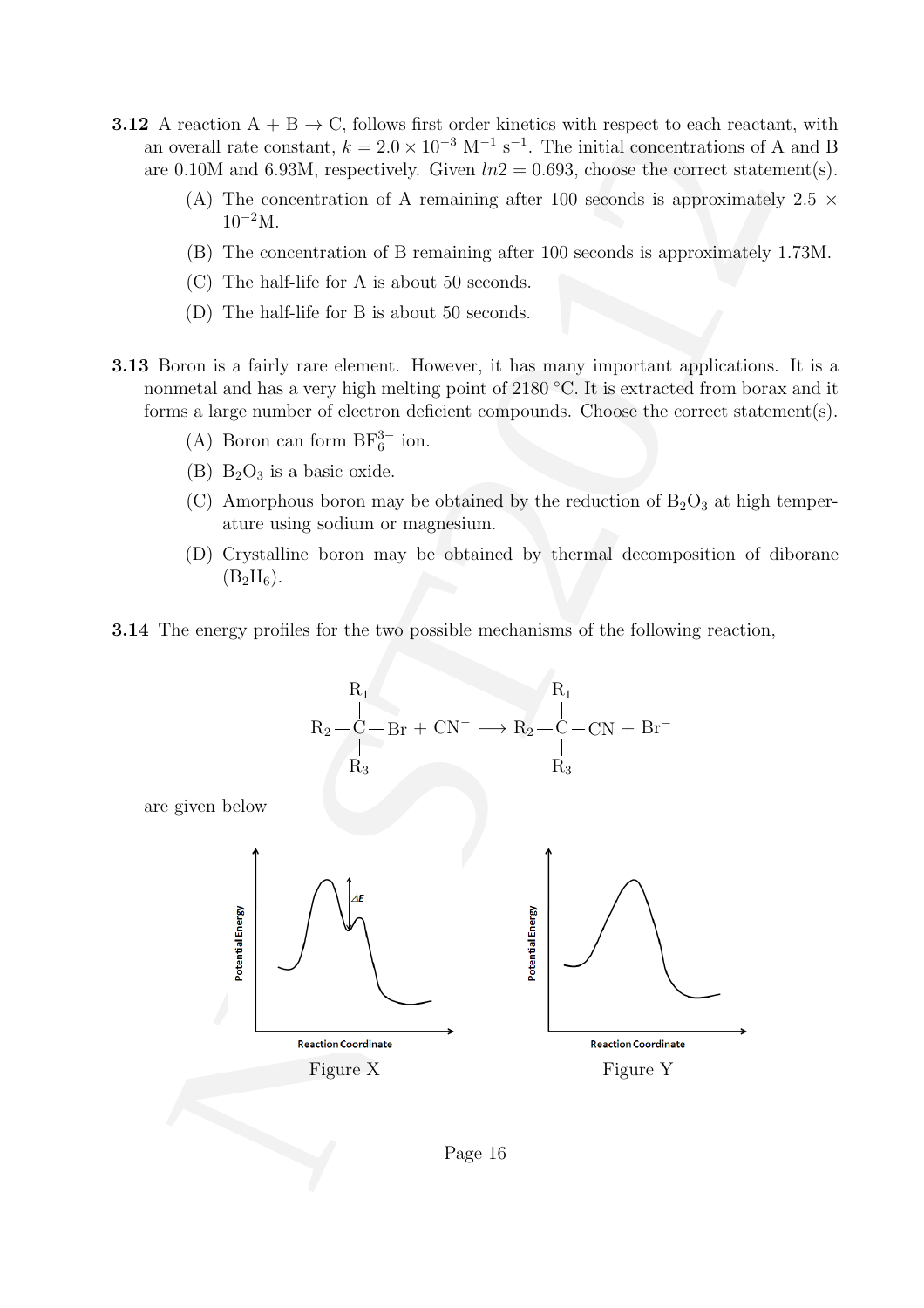and the Voltomity situations (1 to 1 V) for the above reaction<br>  $P_1 = P_2 - P_3 = P_1 = P_2 - P_3$ <br>  $P_3 = P_4 + P_5 = P_4 = P_5$ <br>  $P_4 = Q_3P_5$ ;  $R_4 = Q_1P_5$ ;  $R_5 = P_6P_5$ <br>  $P_6 = Q_3P_6$ ;  $R_5 = Q_3P_6$ ;  $R_6 = P_6P_6$ <br>  $P_7 = P_6P_5$ ;  $R_8 = Q_3P$ Consider the following substrates (I to IV) for the above reaction I:  $R_1 = R_2 = R_3 = H$ II:  $R_1 = C_2H_5$ ;  $R_2 = R_3 = H$ III:  $R_1 = C_2H_5$ ;  $R_2 = CH_3$ ;  $R_3 = H$ IV:  $R_1 = C_2H_5$ ;  $R_2 = R_3 = CH_3$ 

Choose the correct statement(s).

- (A) The reaction mechanism changes from the one shown in Figure Y to that in Figure X, as one changes the substrate from I to IV.
- (B) Considering the mechanism corresponding to Figure X for substrates I to IV, the correct order of  $\Delta E$  is:  $\Delta E_I < \Delta E_{II} < \Delta E_{III} < \Delta E_{IV}$
- (C) The reaction for substrate I follows 2nd order kinetics and that for IV follows  $1^{\rm st}$  order kinetics.
- (D) If CN<sup>−</sup> is taken in large excess, it is difficult to ascertain if the reaction follows mechanism corresponding to energy profile in Figure X or that in Figure Y.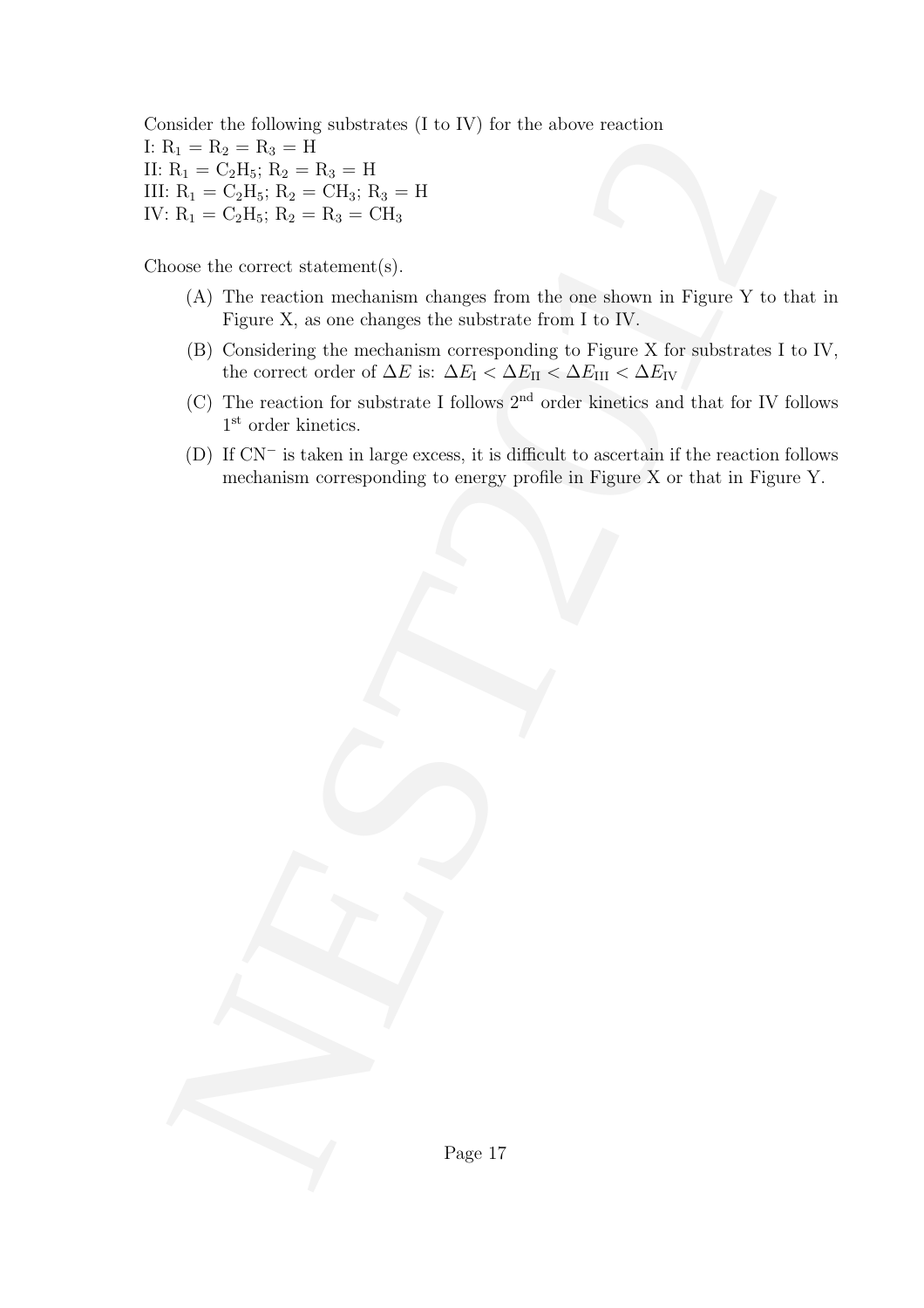# Section 4: MATHEMATICS

Marks for Section 4: 50

This section contains 14 questions.

For questions  $4.1$  to  $4.10$  only one of the 4 options is correct. A correct answer will earn 3 marks, a wrong answer will earn  $(-1)$  mark, and an unattempted question will earn 0 marks.

**Section 4:** MATLAB **IMATHEINATIONS**  
\n**Marks for Section 4:** 50  
\n*For questions 4.1 to 4.10* only one of the 4 options is correct. A correct answer will  
\n*an 3 marks*, a wrong answer will earn (-1) mark, and an unattempted question will earn  
\n*0 marks*.  
\n**4.1** If 
$$
\begin{pmatrix} \cot \theta & -1 \\ 1 & \cot \theta \end{pmatrix} \begin{pmatrix} \cot \theta & 1 \\ -1 & \cot \theta \end{pmatrix}^{-1} = \begin{pmatrix} \alpha & -\beta \\ \beta & \alpha \end{pmatrix}
$$
 then  
\n(A)  $\alpha = 1$  and  $\beta = 1$ .  
\n(C)  $\alpha = \cos 2\theta$  and  $\beta = \sin 2\theta$ .  
\n**4.2** The domain and range of the function  $\log(|\log x|)$  are respectively,  
\n(A) R and R.  
\n(C) (0, 1)  $\cup$  (1,  $\infty$ ) and R.  
\n**4.3** If *f* is a polynomial function which is odd, then  
\n(A) *f* + 1 is an odd function.  
\n(B) the derivative *f'* is an even function.  
\n(C) the number of real roots is always more than 1.  
\n(D) there is no real root.  
\n**4.4** If  $f(x) = \int_0^x te^{-t}dt$  then  
\n(A) it has a minimum but not a minimum.  
\n(B) it has maximum but not a minimum.  
\n(D) the function *f* is not defined.  
\n**4.5** For  $x \in \mathbb{R}$  with  $|x| < 1$ , the value of  $\sum_{n=0}^{\infty} (1 + n)x^n$  is  
\n(A)  $\frac{x^2 + x + 1}{(1 - x)^2}$ .  
\n(B)  $\frac{1}{1 - x}$ .  
\n(C)  $\frac{x^2 - x + 1}{(1 - x)^2}$ .  
\n**4.6** Let *S* denote the set {1, {1, 2}, {1, 2, 3}}. Then,  
\n(A) {1, 2}, 1, 1, 2, 3}, 1, 2, 3} (B) {1, 2, 3} {2, 3} ∈ S.  
\nBage 18

4.2 The domain and range of the function  $log(||log x|)$  are respectively,

| $(A) \mathbb{R}$ and $\mathbb{R}$ .                | $(B)$ $(0, \infty)$ and $\mathbb{R}$ . |
|----------------------------------------------------|----------------------------------------|
| $(C)$ $(0, 1) \cup (1, \infty)$ and $\mathbb{R}$ . | (D) R and $(0, \infty)$ .              |

**4.3** If  $f$  is a polynomial function which is odd, then

- (A)  $f + 1$  is an odd function.
- (B) the derivative  $f'$  is an even function.
- (C) the number of real roots is always more than 1.
- (D) there is no real root.

**4.4** If 
$$
f(x) = \int_0^x te^{-t}dt
$$
 then

(A) it has a minimum but not a maximum.

- (B) it has a maximum but not a minimum.
- (C) it has neither a maximum nor a minimum.
- (D) the function  $f$  is not defined.

**4.5** For 
$$
x \in \mathbb{R}
$$
 with  $|x| < 1$ , the value of  $\sum_{n=0}^{\infty} (1+n)x^n$  is

(A) 
$$
\frac{x^2 + x + 1}{(1 - x)^2}
$$
. (B)  $\frac{1}{1 - x}$ . (C)  $\frac{x^2 - x + 1}{(1 - x)^2}$ . (D)  $\frac{1}{(1 - x)^2}$ .

**4.6** Let S denote the set  $\{1, \{1, 2\}, \{1, 2, 3\}\}\.$  Then,

(A)  $\{1, 2\} \cup \{1\} \subseteq S.$ <br>(B)  $S \setminus \{1, 2, 3\} = \{1, \{1, 2\}\}.$ (C)  $\{1, 2, 3\} \cup \{1, 2\} \in S.$  (D)  $\{1, 2, 3\} \setminus \{2, 3\} \in S.$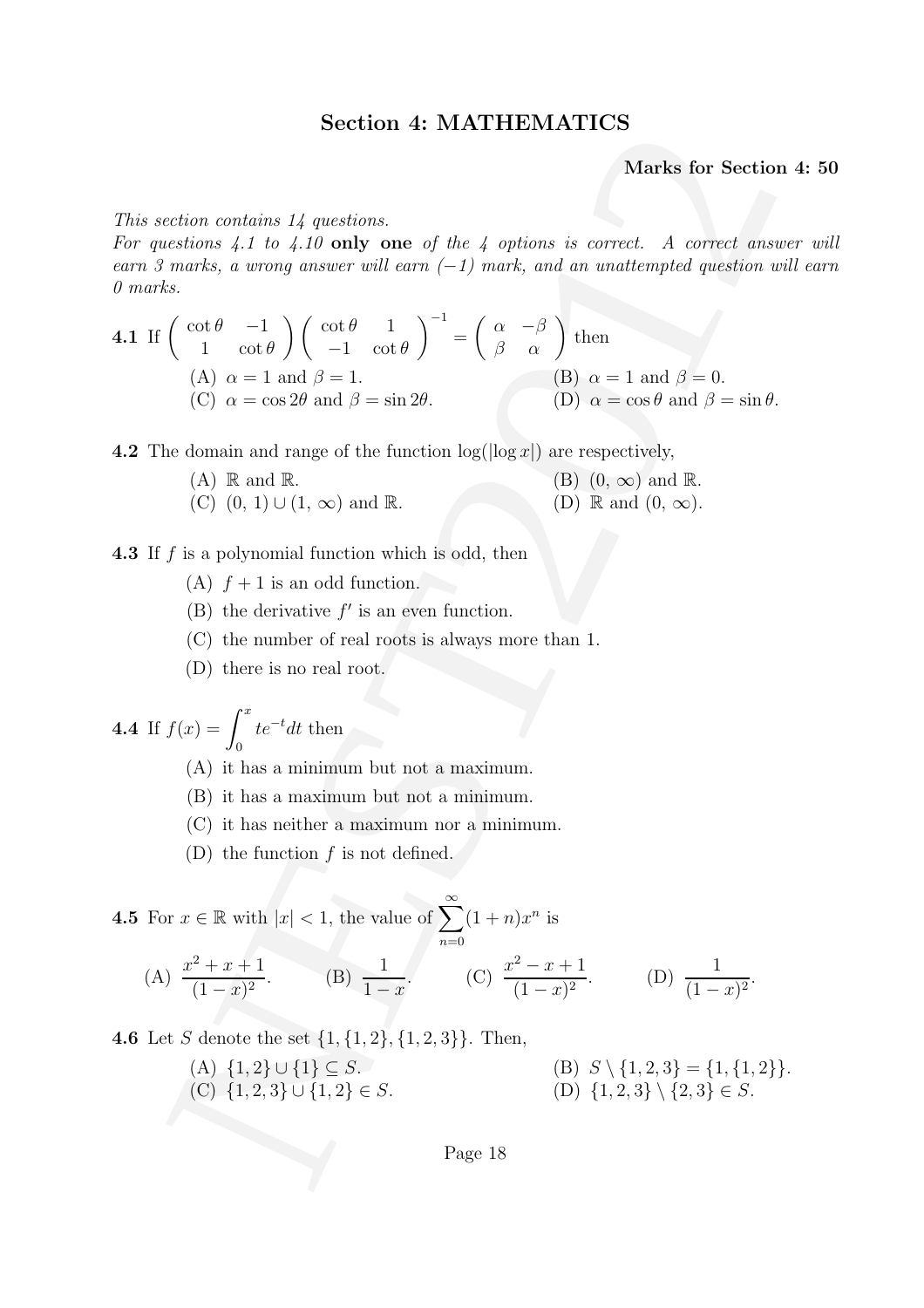- 4.7 The examination co-ordinator of NEST-2011 said "it is not true that some candidates of NEST-2011 neither attempted Mathematics nor attempted Physics". Then we deduce that
	- (A) all candidates attempted Mathematics or Physics.
	- (B) all candidates attempted both Mathematics and Physics.
	- (C) some candidates attempted both Mathematics and Physics.
	- (D) some candidates attempted Mathematics or Physics.
- 4.8 The number of ways of choosing 2 boys and 2 girls in a class for a game of mixed doubles is 1620. Then, the number of ways of choosing 2 students in the class is
	- (A) 153. (B) 171. (C) 182. (D) 212.
- 4.9 In the figure, PQRS is a square of side length 12 and XPQ is a traingle constructed on  $QR$  outwardly such that  $XQ = XR$ . If area of the figure PQXRS is 192, then area of the figure (PRX) lies between



- 4.10 A fair coin is repeatedly tossed. Let X be the event that we get at least 2 heads in 4 tosses and Y be the event that we get at least 3 heads in 6 tosses. Then
	- (A)  $X$  is a more likely event than Y.
	- (B) Y is a more likely event than X.
	- (C) both events are equally likely.
	- (D) given data is insufficient to draw any such conclusion.

For questions 4.11 to 4.14 one or more than one of the 4 options may be correct. Your answer is regarded correct only if you choose all the correct option(s) and no incorrect option(s). A correct answer will earn 5 marks, a wrong answer or an unattempted question will earn 0 marks.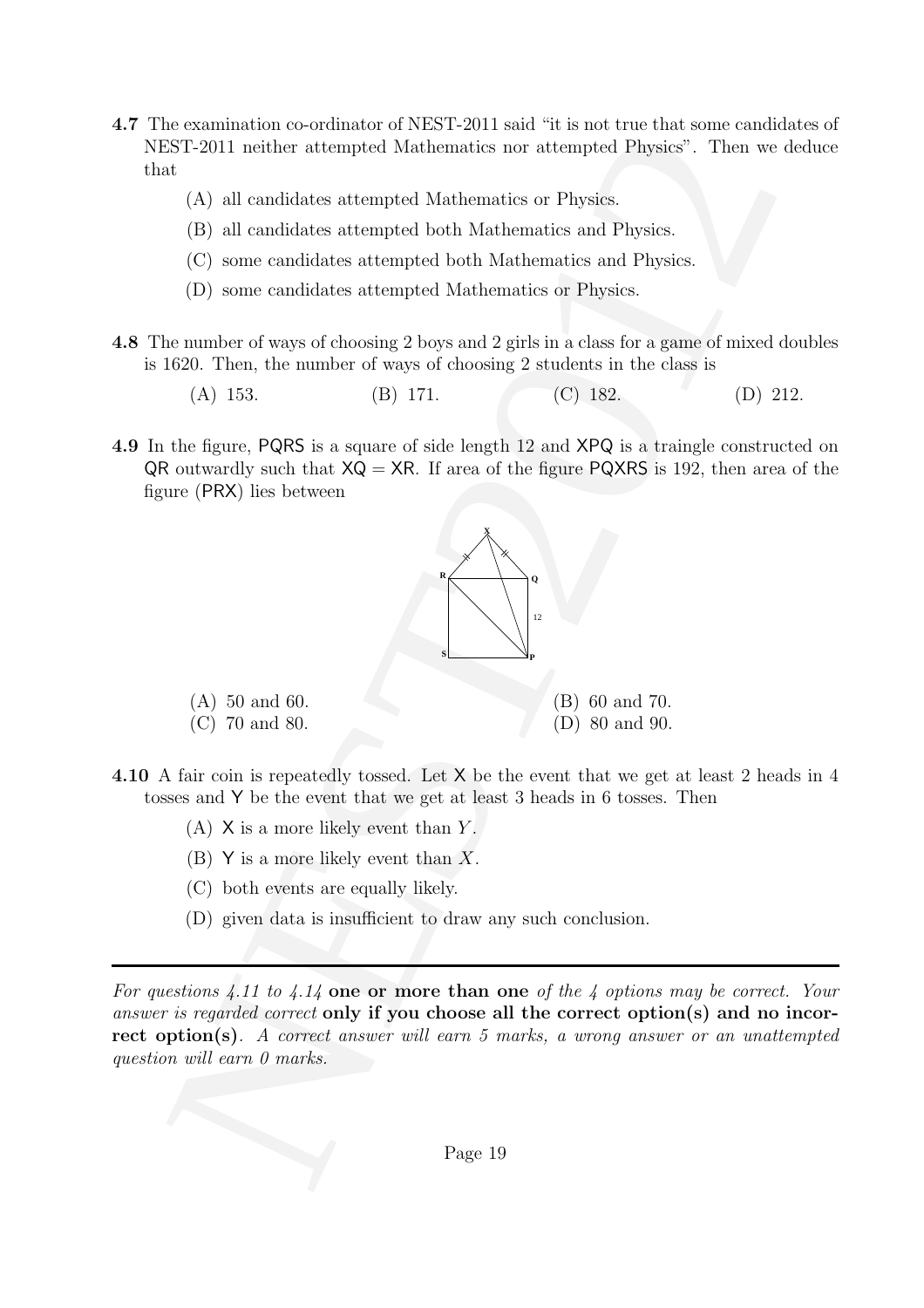**4.11** For any real number t belonging to the open interval  $(0, \frac{1}{2})$  $\frac{1}{2}$ ) consider the quadratic equation

$$
p_t(x) = (t - t^2)x^2 - (1 - t)x + t^2 = 0
$$

in x. Let  $\alpha_t, \beta_t$  denote the roots of  $p_t$ ., Then

- (A)  $\alpha_t$  and  $\beta_t$  are always imaginary.
- (B) For infinitely many values of t, the corresponding root  $\alpha_t$  is rational and for infinitely many values of  $t$ ,  $\alpha_t$  is irrational.
- (C)  $\alpha_t$  and  $\beta_t$  are real and positive; one of  $\alpha_t$  and  $\beta_t$  is greater than 1 and other is less than 1.
- (D) If  $t \to (\frac{1}{2})$  $(\frac{1}{2})$ -, then  $|\alpha_t - \beta_t| \to 0$ .
- 4.12 The composite function  $g \circ f$  is a constant function if
	- (A)  $f(x) = (\cos^{-1} x, \sin^{-1} x)$  and  $q(x, y) = x + y$ .
	- (B)  $f(x) = |x|$  and  $g(x) = x |x|$ , where  $|x|$  denotes the largest integer less than or equal to x.

(C) 
$$
f(x) = \frac{x}{|x|}
$$
 and  $g(x) = \cos(\frac{\pi}{2}x)$ .

(D) 
$$
f(x) = |\sin x|
$$
 and  $g(x) = x - [x]$ .

- or any real number to be<br>origin to the open means)  $(0, \frac{1}{2})$  consider the quadratic<br>x. Let<br> $\alpha_i, \beta_i$  denote the roots of  $p_i$ . Then<br>(A)  $\alpha_i$  and  $\beta_i$  are always imaginary.<br>(B) For infinitely many values of  $t$ ,  $\alpha_i$ 4.13 For any real number x, let |x| denote the largest integer less than or equal to x and  $\langle x \rangle = x - [x]$ . If  $x, y, z$  are real numbers, then which of the following statements are correct ?
	- (A)  $[x + y + z] = [x + y] + [z + \langle x + y \rangle].$
	- (B)  $\langle x + y + z \rangle = \langle \langle x + y \rangle + z \rangle.$
	- (C)  $[xyz] = [xy][z\langle xy \rangle].$
	- (D) If  $0 < z < 1$ , then  $\langle xyz \rangle < \langle xy \rangle$ .
- 4.14 Let X, Y be points on the same side of a straight line  $\ell$  in a plane. Suppose P is a point on  $\ell$  such that  $XP + PY$  is the minimum. Then
	- (A) The line joining P and the midpoint of XY is perpendicular to  $\ell$ .
	- (B)  $XP$  and  $YP$  are equally inclined to  $\ell$ .
	- (C) The ellipse with X and Y as foci passing through P has  $\ell$  as its tangent at P.
	- (D) The circumcircle of triangle XYP has  $\ell$  as its tangent at P.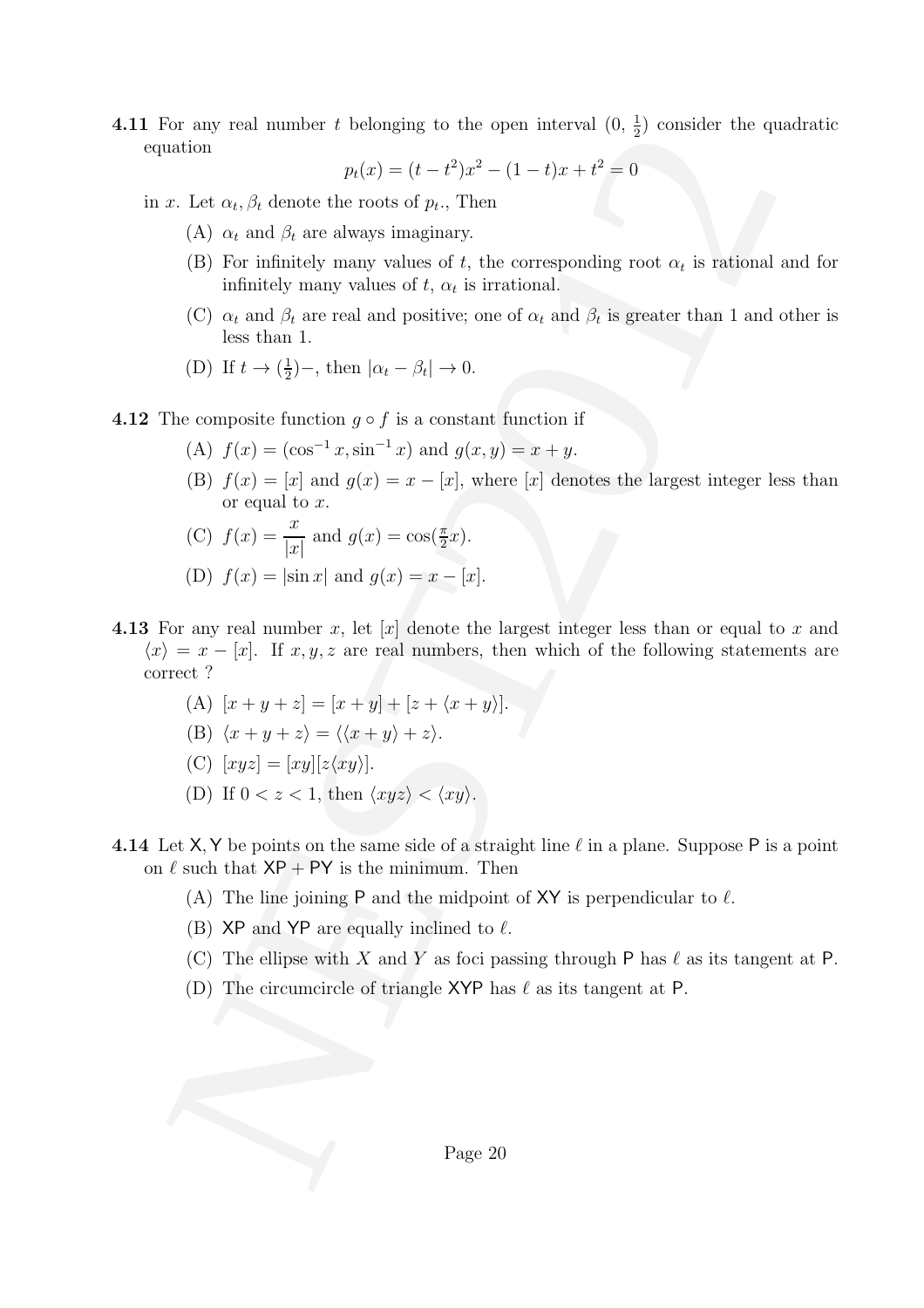# Section 5: PHYSICS

Marks for Section 5: 50

This section contains 14 questions.

For questions 5.1 to 5.10 only one of the 4 options is correct. A correct answer will earn 3 marks, a wrong answer will earn  $(-1)$  mark, and an unattempted question will earn 0 marks.

- 5.1 A tape is wound tightly around a cylinder of radius 1 cm. After winding, the radius of the cylinder is found to be 2 cm. If the length of the tape is 10 m then the thickness of the tape should be about
	- (A) 0.001 mm. (B) 0.01 mm. (C) 0.1 mm. (D) 1.0 mm.
- 5.2 A thin ring, a disk and an annular cylinder, of same mass  $M$ , are released from a point 3.6 m from the ground up an inclined plane of  $30<sup>o</sup>$  inclination. The ring and the disk have the same radius R. For the annular cylinder, the outer radius is R and the inner radius is  $R/2$ . Times taken by the ring, disk and annular cylinder, respectively, to reach the ground are in the ratio,
	- (A)  $\sqrt{2} : \sqrt{1.5} : \sqrt{2}$ 1.6. (B)  $\sqrt{1.4}$  :  $\sqrt{1.5}$  :  $\sqrt{2}$ . (C)  $\sqrt{2} : \sqrt{1.5} : \sqrt{2}$ 1.5. (D)  $\sqrt{1.4}$  :  $\sqrt{1.5}$  :  $\sqrt{1.6}$ .
- 5.3 A hot-air balloon is rising vertically with a constant velocity of 10 m/sec. An object is dropped from the balloon when it is 60 m above the ground. The angle of elevation of the Sun is 45<sup>o</sup>. When the falling object is 33.75 m from the ground, the rate at which the shadow of the object is traveling along the ground is (take  $g = 10 \text{ m/sec}^2$ )
	- (A)  $15 \text{ m/sec.}$  (B)  $20 \text{ m/sec.}$  (C)  $25 \text{ m/sec.}$  (D)  $30 \text{ m/sec.}$
- 5.4 A massless rod of length L is hanging from a horizontal ceiling with help of two wires, of equal length and diameter, attached to the ends of the rod. The Young's modulus of the first wire is Y and the second wire is  $1.2Y$ . A mass M is attached to the rod at a distance X from the first wire. If the stretching of the two wires is equal then  $X/L$  is

**Section** 3: **PHY SICS** Marks for Section 5: 50  
\n*mass*, *a underans* 14 *questions*.  
\n*n g marks*, *a wrong assuer will earn* 
$$
(-1)
$$
 *mark*, *and an unattempted question will earn*  
\n*a marks*, *a wrong answer will earn*  $(-1)$  *mark*, *and an unattempted question will earn*  
\nAt tape is bound tightly around a cylinder of radius 1 cm. After winding, the radius of the tape should be about  
\n(A) 0.001 mm. (B) 0.01 mm. (C) 0.1 mm. (D) 1.0 mm.  
\nA thin ring, a disk and an annular cylinder, of same mass *M*, are released from a point  
\nthe time stand and a smaller cylinder, of same mass *M*, are released from a point  
\nhave the same radius *R*. For the annular cylinder, the outer radius is *R* and the inner  
\nradius is *R*/2. Times taken by the ring, disk and annular cylinder, respectively, to reach  
\nthe ground are in the ratio,  
\n(A)  $\sqrt{2}$ :  $\sqrt{1.5}$ :  $\sqrt{1.6}$ . (B)  $\sqrt{1.4}$ :  $\sqrt{1.5}$ :  $\sqrt{2}$ .  
\n(C)  $\sqrt{2}$ :  $\sqrt{1.5}$ :  $\sqrt{1.5}$ . (D)  $\sqrt{1.4}$ :  $\sqrt{1.5}$ :  $\sqrt{1.6}$ .  
\nA hot-air balloon is rising vertically with a constant velocity of 10 m/sec. An object is  
\ndropped from the balloon when it is 60 m above the ground. The angle of elevation of  
\nthe Sun is 45°. When the falling object is 33.75 m from the ground, the rate at which  
\nthe shudow of the object is traveling along the ground is (take *g* = 10 m/sec<sup>2</sup>)  
\n(A) 15 m/sec. (B) 20 m/sec. (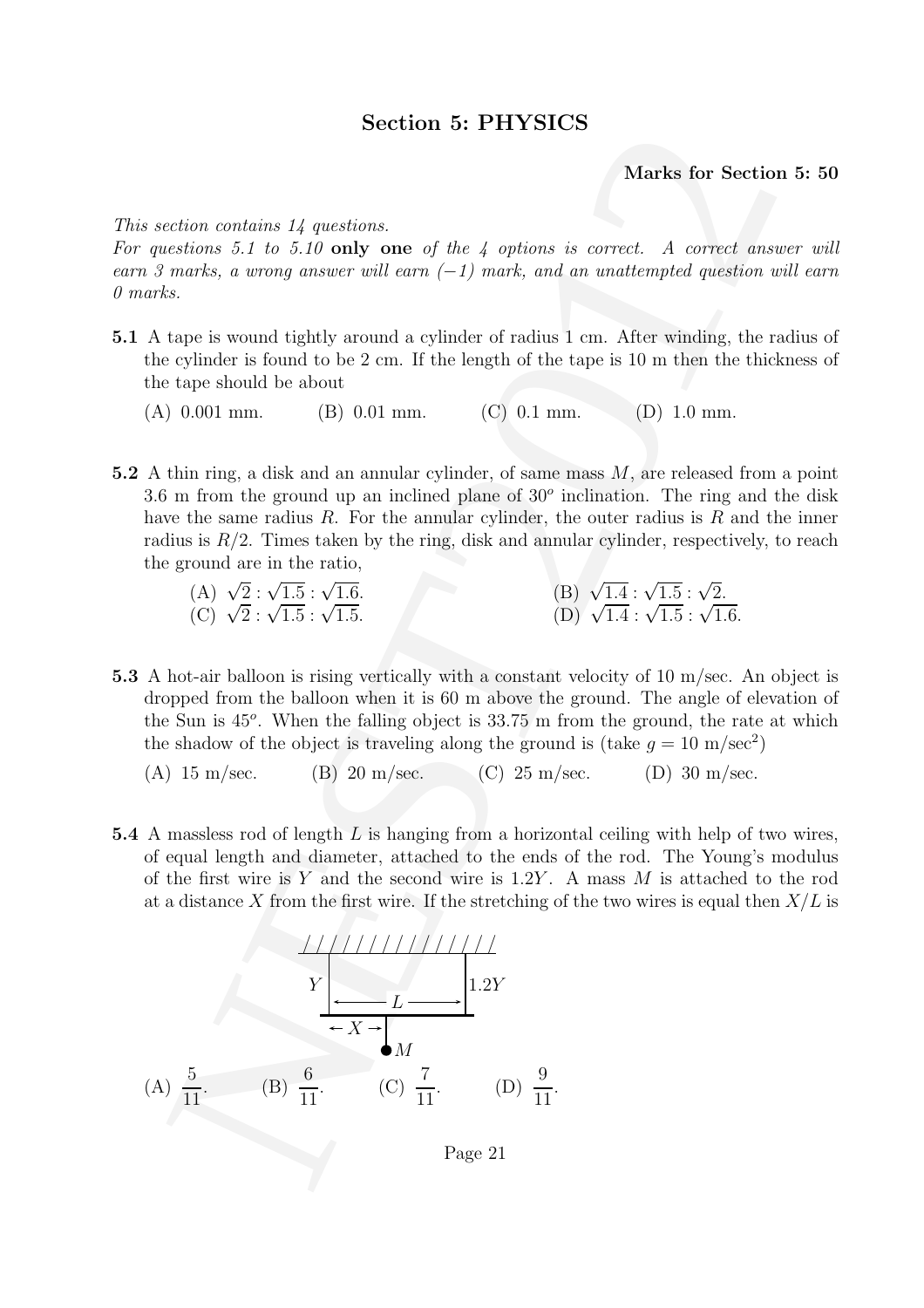- 5.5 Water in a dam is 15 m deep. A horizontal pipe of 4 cm diameter passes through the wall of the dam 6 m below the surface of the water. A plug secures the pipe opening. The frictional force between the plug and the pipe wall is about (Take density of water to be  $10^3 \text{ Kg/m}^3$  and g is  $10 \text{ m/s}^2$ .)
	- (A) 65 N. (B) 70 N. (C) 75 N. (D) 80 N.
- 5.6 A uniformly charged sphere, of total charge Q, is expanding uniformly about its center. The magnitude of the electric field  $E$  at a point  $r$  from the center of the sphere as a function of radius of the sphere varies as,



5.7 A disk of mass M and radius R is attached to a spring of constant  $k$  as shown in the figure below. The disk rolls back and forth without slipping. The angular frequency of the motion of the disk is,

$$
(A) \sqrt{k/2M}.
$$
 (B)  $\sqrt{2k/3M}$ . (C)  $\sqrt{3k/4M}$ . (D)  $\sqrt{k/M}$ .

- 5.8 Two coherent point radio sources  $S_1$  and  $S_2$ , separated by a distance  $d = 2.3$  cm, are radiating radio waves of wavelength  $\lambda = 1$  cm. A detector is moved in the plane of the sources along a circular path of radius  $R$  with center at midway between the sources and  $R \gg d$ . The number of interference maxima that will be detected as the detector completes one circle is
	- (A) 8. (B) 10. (C) 12. (D) 14.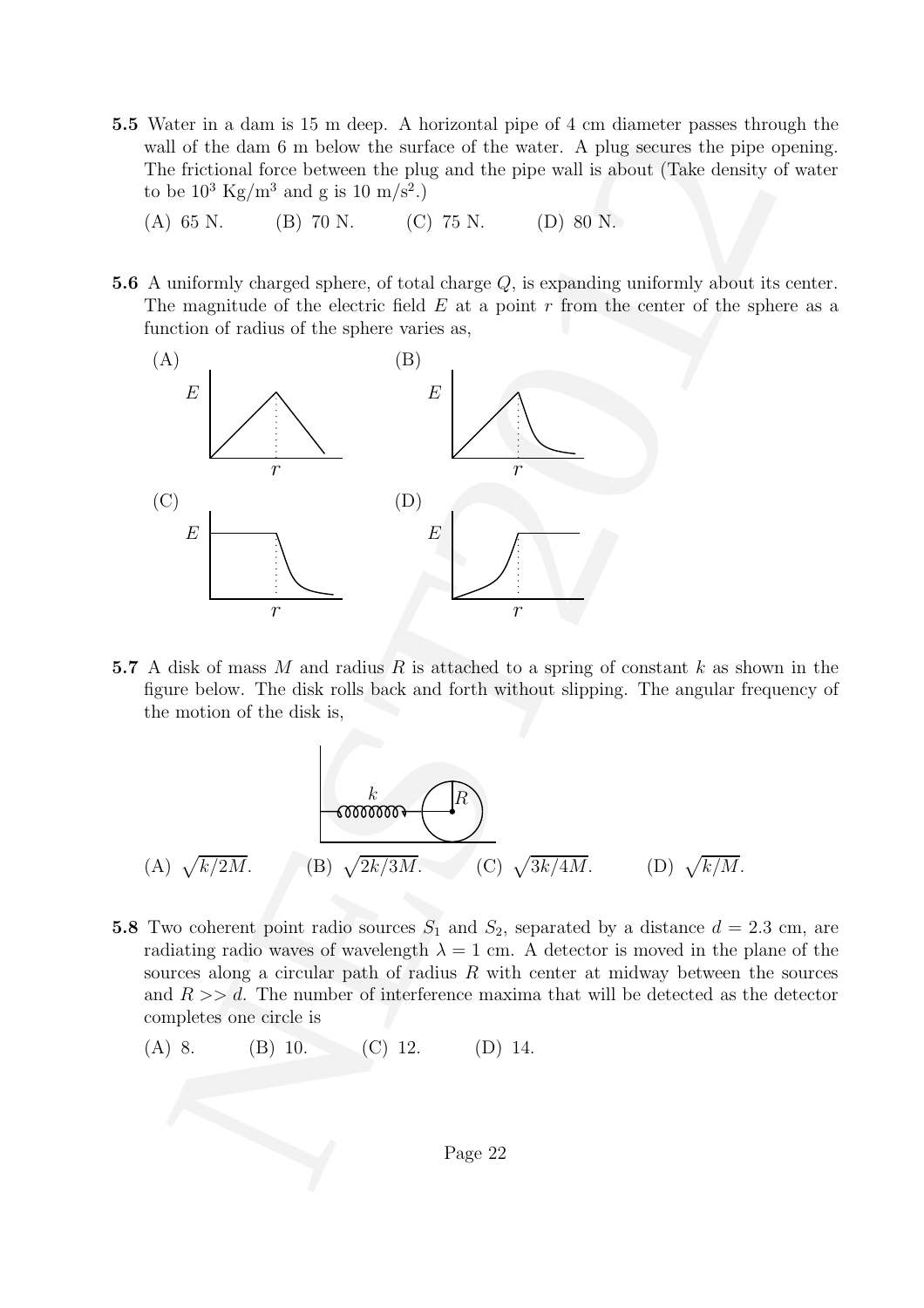- **5.9** Consider a 3-level system with energies  $E_1$ ,  $E_2$  and  $E_3$  in ascending order.  $\lambda_1$ ,  $\lambda_2$  and  $\lambda_3$  are the wavelengths of radiation corresponding to the transitions  $E_2 \to E_1, E_3 \to E_2$ and  $E_3 \rightarrow E_1$  respectively. The wavelengths are related by,
	- (A)  $\lambda_1 = \lambda_2 \lambda_3 / (\lambda_3 \lambda_2)$ .<br>
	(C)  $\lambda_2 = \lambda_1 \lambda_3 / (\lambda_1 + \lambda_3)$ .<br>
	(D)  $\lambda_3 = \lambda_1 \lambda_2 / (\lambda_1 + \lambda_2)$ . (C)  $\lambda_2 = \lambda_1 \lambda_3/(\lambda_1 + \lambda_3)$ .
- 5.10 Mean free path of cosmic ray proton in water at  $4^{\circ}$ C is  $\lambda$ . If water is cooled to  $0^{\circ}$ C, then the change in mean free path in water
	- (A) will be positive. (B) will be negative.
	- (C) will be zero. (D) cannot be determined.

For questions 5.11 to 5.14 one or more than one of the 4 options may be correct. Your answer is regarded correct only if you choose all the correct option(s) and no incorrect option(s). A correct answer will earn 5 marks, a wrong answer or an unattempted question will earn 0 marks.

5.11 In two experiments A and B, the container I contains ice at  $-30^{\circ}$ C and is kept in thermal contact with another container II containing water at  $40^{\circ}$ C. The contents, however, are not allowed to mix. The variation of temperature  $T$  with time in the two experiments is shown below. Choose the correct statement(s) from the following.



- (A) In experiment A, ice melts completely.
- (B) In experiment A, water freezes after some time.
- (C) In experiment B, water freezes partially.
- (D) In experiment B, the total mass of ice at P is more than the initial amount.